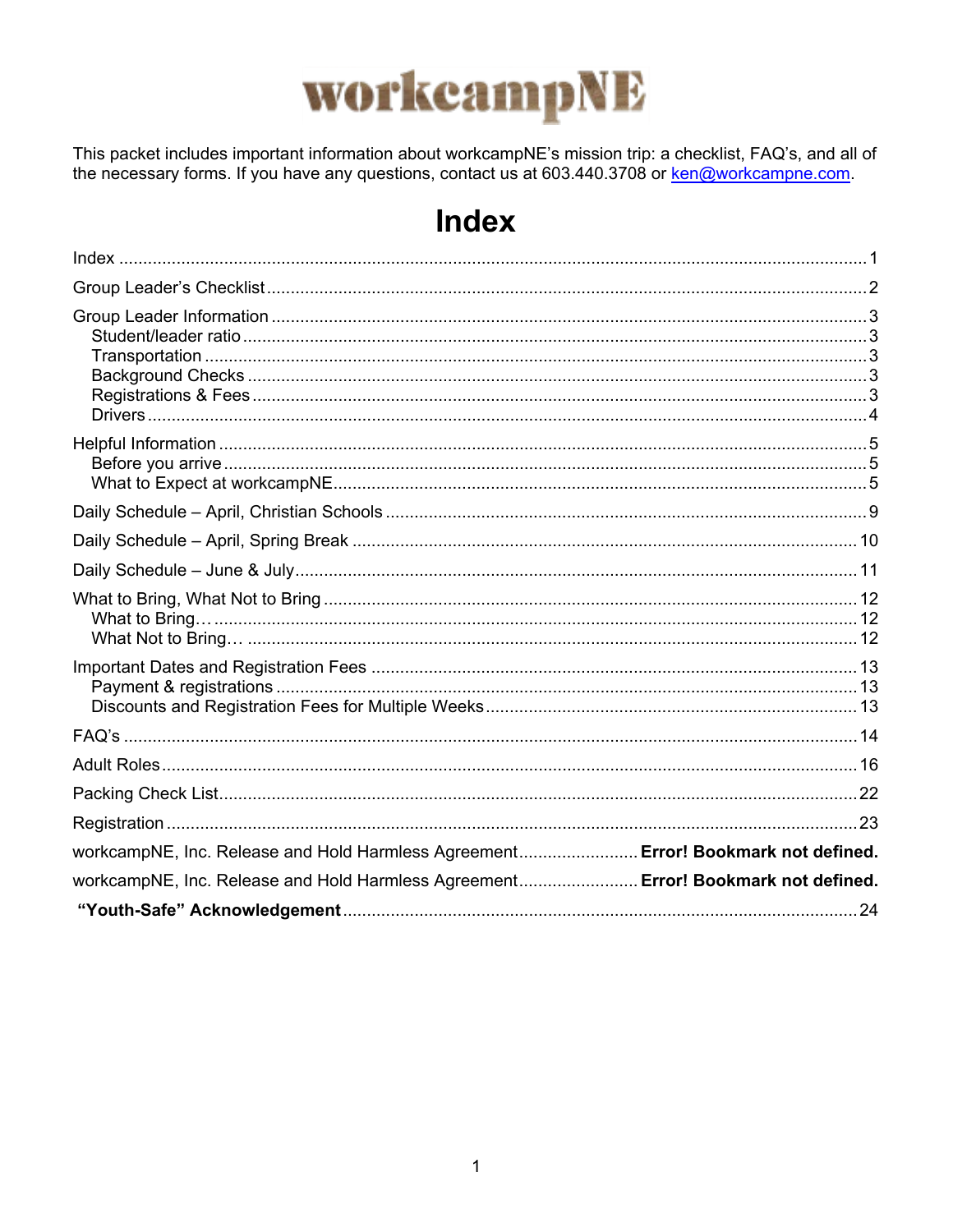## **Group Leader's Checklist**

- $\Box$  Spend some time talking with your students about the importance of serving others and the service model that Jesus left us with. Share some of your favorite scriptures or stories on this subject.
- $\Box$  Prepare them for the fact that their residents may be "unlovely" in the world's standards and remind them to always be loving when interacting with them.
- $\Box$  Make sure they know to expect to work hard during the day. Their crew will be depending on them to carry their own weight and to help ensure that the work is completed.
- $\Box$  Let them know also, that the work will be fun, and there will be plenty of time in the evening to relax and play just as hard as they work.
- $\Box$  Talk with them about being open to meeting new people, as we will mix up the crews so they can build relationships with people from all over the country.
- $\Box$  Pass out the packing list, both what to bring (including the personal protective equipment) and what **NOT** to bring with your students
- $\Box$  Go over the dress code with your students
- $\Box$  Review the cell phone policy with your group
- $\Box$  Make arrangements for meeting our transportation requirements
- $\Box$  Ensure the correct leader/student ratio is in order.
- $\Box$  Final payment and registrations have been sent in for your group.
- *Youth Safe* form, or send authorization forms for each individual 18 years or older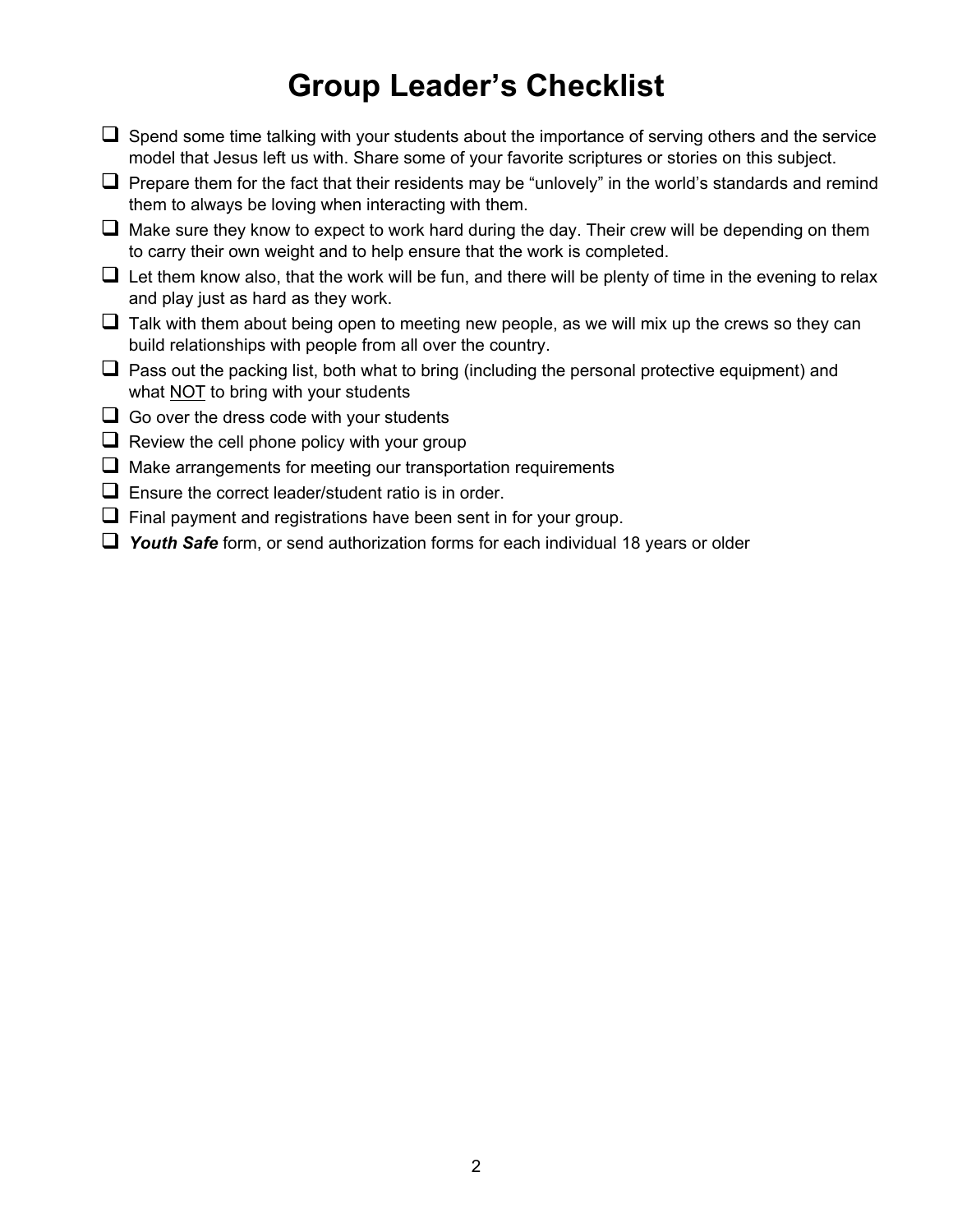## **Group Leader Information**

#### Student/leader ratio

We suggest 1 adult to 4 students. We need at least a 1 to 5 ratio, as this is ideal for supervision in the sleeping quarters as well as having adequate leaders for the crews. Be mindful of gender. If you have 7 gents, and only 1 girl, you will still need 1 female sponsor to supervise your 1 female student. We know adult sponsors can be hard to come by, so if you're having difficulty recruiting sufficient numbers of men or women sponsors, please don't let it be the reason you don't come, contact us.

\*With permission from WorkcampNE, participants from the Diocese of Manchester must adhere to the Chaperone policy required by the Roman Catholic Bishop of Manchester found in the Overnight Trip Policy..

<https://www.catholicnh.org/assets/Documents/Child-Safety/Policies/OvernightTripPolicy.pdf>

#### **Transportation**

Please make sure that you have adequate transportation for the number of students that you are bringing. Vans are ideal. An entire crew of 5 students can fit into 1 vehicle maintaining the *student to adult ratio*, making this a nice paring! If you are not using a van, but typical 5 passenger sedans, then you will need more adult drivers for the week.

\*With permission from WorkcampNE, participants from the Diocese of Manchester must adhere to the Driving policy required by the Roman Catholic Bishop of Manchester found in your Quadra manual.

#### Background Checks

Please make sure *everyone 18 years of age or older* have had background checks.

If your church does them and you have them on hand, please fill out the "Youth Safe Acknowledgment" form. Only one per group is necessary, and please list all leaders covered by this form on the back, or on a separate sheet of paper. If your church does not screen their students and leaders, we can provide that for you. workcampNE uses a third party for this, Protect My Ministry. The fees have changed and are now fixed at \$60 per person. The link if you chose for workcampNE to run it is

<https://ministryopportunities.org/workcampNEAP> You will need your credit card information to complete the process.

\*With permission from WorkcampNE, *all volunteers* 18 years of age or older must adhere to the Safe Environment Policies by the Roman Catholic Bishop of Manchester found here: <https://www.catholicnh.org/family2/youth/child-safety/volunteer/>

#### Registrations & Fees

- On line at<https://www.catholicnh.org/family2/youth/youth-ministry/workcampne/>
- Preliminary count **as soon as possible**.
- \$425 for students and adults 90 days prior to selected dates
- \$475 for students and adults greater than 45 days, but less than 90 days prior to selected dates
- Note: If your group adds registrants after the early date, they will receive the early pricing (up to 20% of original attendees)
- Registrations close 45 days prior to workcampNE's advertised date. Groups will not be allowed to register after that date. (one or two late-comers can be added to a pre-registered group)
- 100% refund for cancellations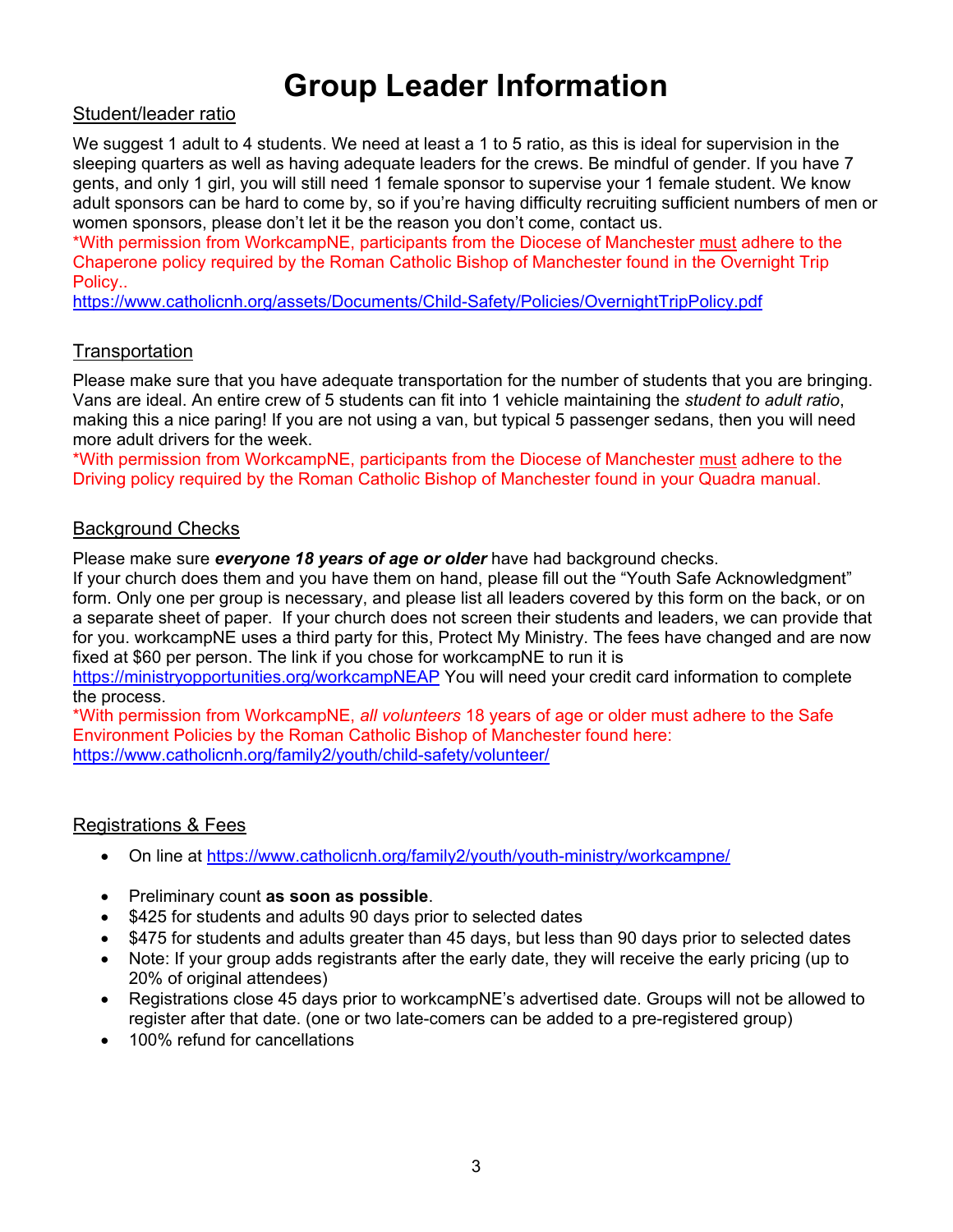#### **Drivers**

- Drivers must be at least 21 years of age.
- The vehicle must be well maintained and carry a current state vehicle's inspection sticker.
- Auto Insurance coverage must be current and have as a minimum
	- o \$100,000 per person bodily Injury,
	- $\circ$  \$300,000 per accident,
	- $\circ$  \$50,000 property damage.
- If requested, the driver's DMV record must show that there are *no*:
	- o Alcohol/drug related convictions
	- o Driving to endanger or reckless driving
	- $\circ$  Leaving the scene of an accident or hit and run violations
	- o Speeding (excess of 15 MPH)
	- o More than 1 major accident in last 3 years
	- o negative points on driving record

Please have on hand or provide photocopies for each driver and vehicle, current and valid:

- D Driver's license
- $\Box$  Auto insurance declaration page with the following minimums;
	- o Bodily Injury, \$100,000 per person,
	- o \$300,000 per accident and
	- o Property Damage limit of \$50,000.

**Note:** We may request at our insurance's request or our discretion, a copy of your motor vehicle record(s)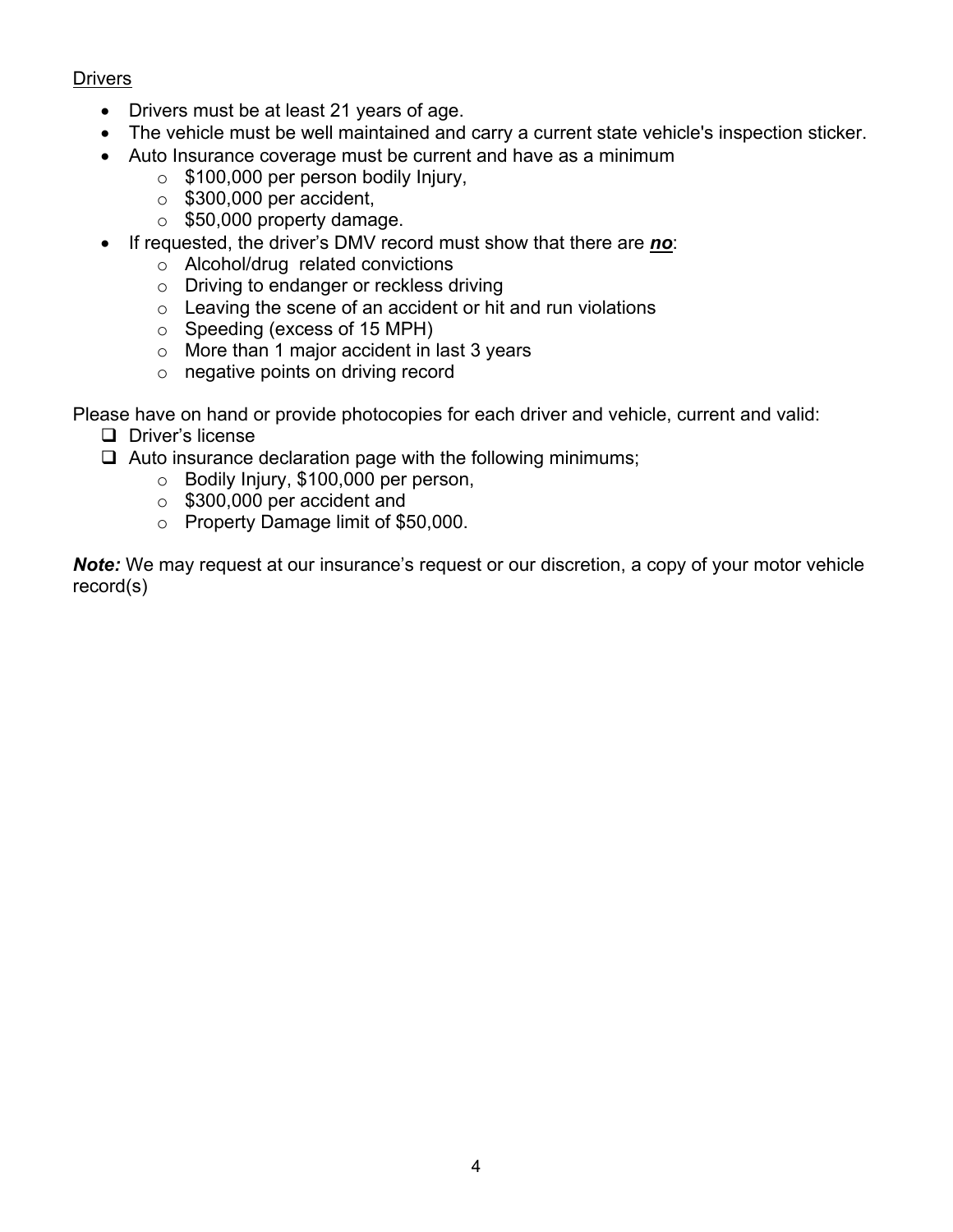## **Helpful Information**

Below you will find important information about workcampNE's mission trip. If you have any questions, please contact us at 603.440.3708 or email us at [ken@workcampne.com.](mailto:ken@workcampne.com)

#### Before you arrive

Prayerfully consider your upcoming week serving others. Here are some suggested prayer topics to offer to God.

- The families that you will be serving. Chances are, they have a lot less than you do, might be elderly or disabled. When we are not familiar with the circumstances surrounding these situations, it can make us uncomfortable. Pray that God will open your eyes and heart to THEIR needs and take away any anxiety you might have. Pray that you are given the eyes, ears, hands & heart of Christ.
- Safety let's all go home the same way we arrived!
- Open to hear God's word through the evening service, devotions, in our moments of quiet time, through the speakers, band, leaders, and fellow students.
- For your fellow crew members, leaders and support teams; that their experience would be one where they see God's hand in their lives this week, strengthening their relationship with Jesus.
- Yourself that you see Jesus this week in what you do, what others say, and what others do; and that by the week's end, you have grown closer to Christ or have decided to make him Lord of your life.

#### What to Expect at workcampNE

**Morning Devotions** – Rise and shine! We like to give God the first part of every day at workcampNE! As a group we will meet in a designated area and be given a few ideas to think and pray about.

**Crews** – Crews will consist of 5 – 6 students and one adult crew leader. These are selected for you and it is safe to assume people from the same church will not be on the same crew. Your crew will be given a single job site for the entire week. Each crew member has a role. Take a look at what those are so that you can be prepared to volunteer for one when we get together on Sunday evening.

- Devotion Leader organizes the mid-morning devotion and either leads it daily or assigns a different crew member to act as the leader each day. Participates in answering the questions and helps others feel more comfortable in answering them as well.
- Safety Officer Helps to ensure safety procedures are followed such as wearing safety glasses when hammering or using power tools; proper use of ladders, i.e. not over extending, etc.
- Tool Master Responsible for getting the crew's assigned tools from the tool room. Makes sure that all the tools are picked up and put away in the tool bin at the end of the day. Works with work director to make sure any requested tools are in the box the following day.
- Time Keeper Each morning he/she gets a bucket of ice and one soda for each person on their crew and enough water for everyone for the entire day. This individual is responsible for watching the clock and calling "break" when on site. They also call devos at 10:30, lunch at 12:30 and clean up time at 3:45.
- Work Director Assists the Crew Leader in matching up jobs with crew members, helps to make sure everyone on site is pitching-in to get the job done.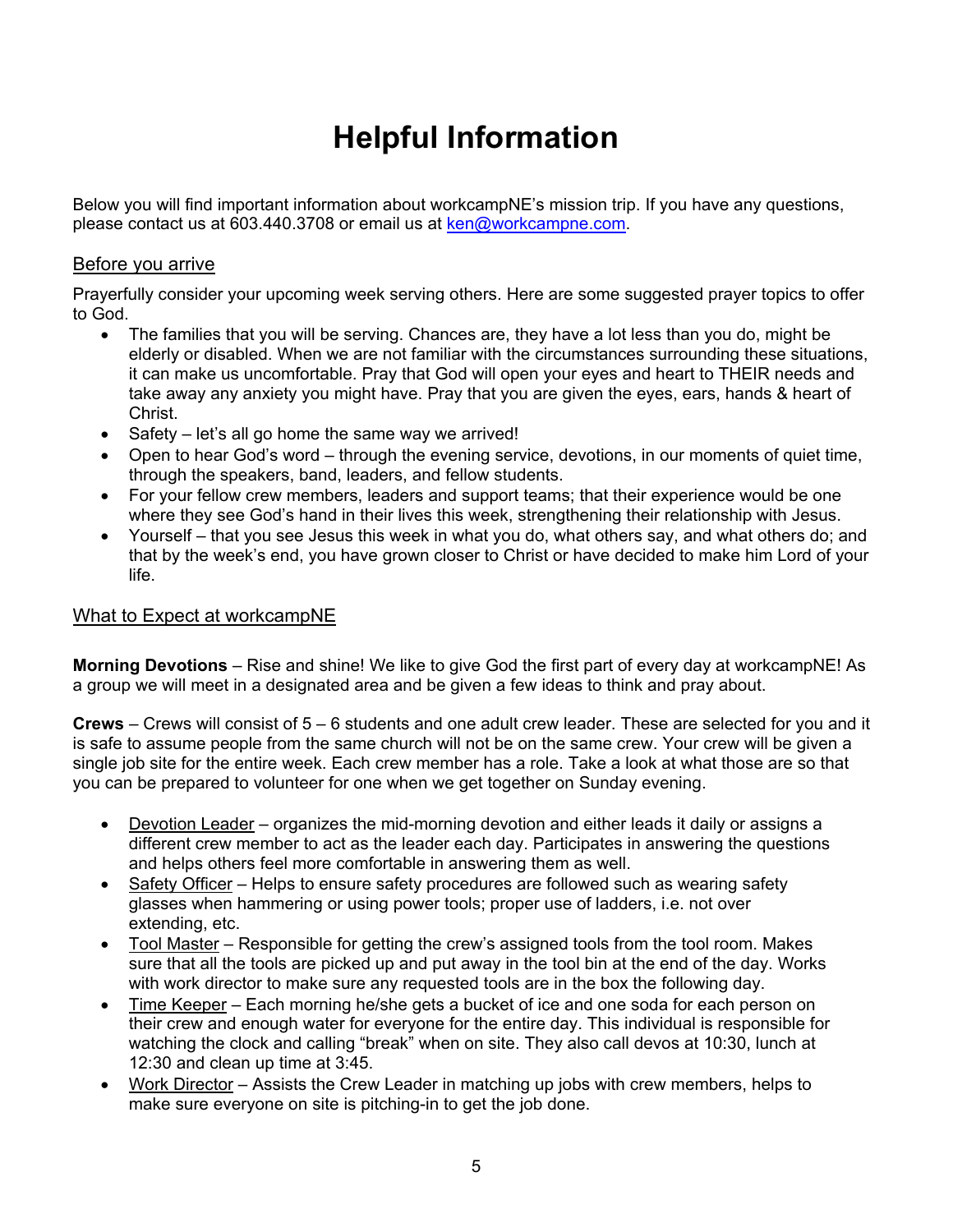**Job Sites** – The workcampNE team has been working closely with local community groups to create a list of people in need of service. They have visited each residence and have determined what is to be done. You will be doing repairs, weatherizing, or making minor improvements to the home of an elderly, disabled, or under-resourced family. Your work habits, helpful behavior and kindness can be a powerful "tool" of encouragement in someone's life. All of our actions and attitudes will leave a witness for Christ; you'll determine whether it's good or bad.

**Medications** – workcampNE does not hand out or oversee the daily distribution of medication your students may require. Since you know your students best, we ask that you retain their medicine and work with the student and their parent to hand out to them as they need it.

**PPE** – Personal protective equipment is required. This includes a pair of sturdy shoes, work gloves and protective eyewear such as safety glasses. This equipment is yours and you will be taking it back with you when you leave. Use it to serve others when you get home!

**Bins** – You will take a bin containing site specific tools to your site on Monday morning and leave it there for the week. Please put it in the resident's garage or shed if they have one, or somewhere out of site from the road if they don't. When you are cleaning up and getting ready to quit for the day, please remember to *put the cover on your bins* to protect the tools from rain and dew, and please be sure not to put any wet items, such as paintbrushes, pails, or rags inside the bin. Also please look in your bins very carefully for things before calling the go-fors. The smaller the tool, the farther down it falls into the bins. We try to make sure you have everything you need on Monday morning, so again, check the bins thoroughly, and also the resident's property for materials that might have been delivered before your arrival.

**Tool Box** – This contains all your smaller and general purpose tools. Please follow the same guidelines for "Bins" above.

**Materials & Ladders** – many of the larger tools or bulky materials will be dropped off prior to your arrival to your site. If there has been a delivery, please double check that you have received the proper material and quantity. They should have been inventoried by the team delivering ladders, but it's always good to double check!

**Free Time** – Each day after the evening program there is free time for talking, napping and recreation. There will be opportunities for basketball, volleyball, soccer, board games and other activities. You will be expected to stay at the housing facility during free time. If you wish to take a short hike or walk, you must inform your youth leader and camp director/staff. No fewer than three people may take a walk or hike together. No couples may go off together whether on campus or off.

**Care Cards** – Care cards are notes of encouragement that we urge you to write to your crew each day. We suggest that you write one card for each crew member every day. This is not mandatory, but most find extremely enjoyable. These should say something like, "great job stripping the roof today," or "You did awesome scraping that paint," not, "Is there a lifeguard on duty, because I'm drowning in your piercing blue eyes." They are meant to encourage, not as a way to flirt. You can also write them to friends, youth group members, or whomever else you would like to encourage as often as you want. The care card envelopes are given to youth leaders on Saturday morning and passed out to the students on the way home—there is no peeking throughout the week.

**Crew Photos** – After Monday morning devotions, you will meet with your crew at a spot designated by our camp photographer for a crew photo. You will take a serious one, all smiling and holding your crew number—this one will be printed, framed and given to your resident on Thursday, along with a Bible. You will also take a silly one for the enjoyment of camp, so be thinking of ideas that you can do with your crew—something more creative than the pyramid is nice!

**Invitation** – An invitation to Resident's Night (Thursday) will be handed out on Wednesday for you to present to your resident as a reminder for them to join us for dinner and evening program.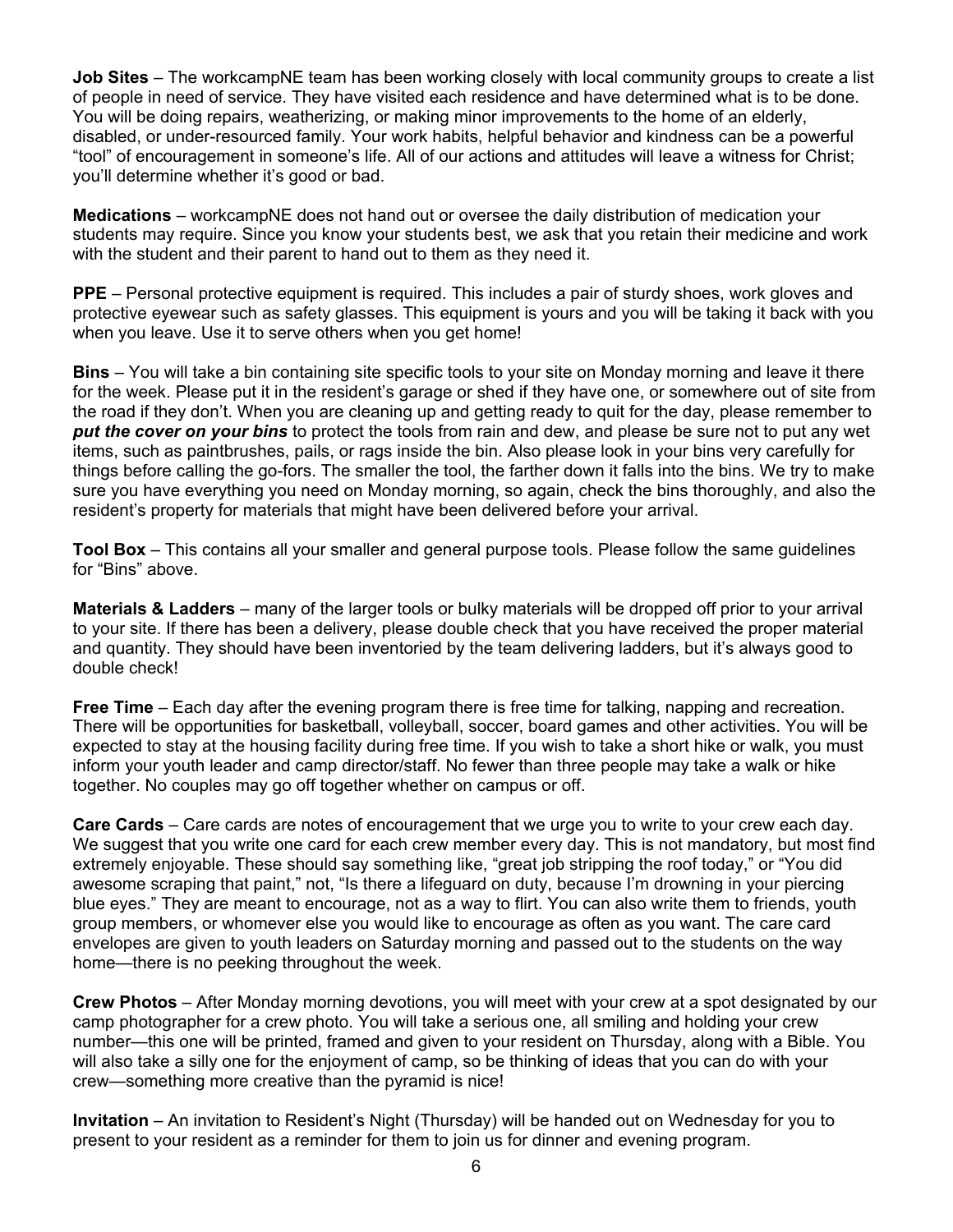**Dinner Clean Up** – Please check your camp booklet to see when your crew is scheduled to help with dinner clean up. Clean up includes, sweeping the floors, wiping down the tables, tidying up the dining area, and anything else the cooks need help with.

**Evening Programming** – At 6:15pm each night, we meet together for worship. This starts with a daily video, announcements, short activity/game, prayer, singing, and a message that ties in the week's events with Biblical teaching. It is a fun, exciting, intense time to spend with God in the presence of fellow believers. All must be in attendance for evening worship!

**No Bathroom sites** – Occasionally we will have a site that has a bathroom that is unfit to use, or a resident who does not want the students using their bathroom. If this occurs, we will arrange for there to be two crew leaders on this site, so one can do bathroom runs to a local establishment and one can stay with the students at the site. When transporting students remember the 3 rule, always have 2 students with one leader. If we don't have enough crew leaders to assign two to the crew, everyone will go together for bathroom runs, as we will not allow anyone to stay behind unsupervised.

**Rainy Days** – We are praying for sunshine not rain! But in the case that it does rain during your work day, we want you to remain at the worksite. This is New England, the weather changes quickly and it could be sunny in a minute. Besides, we have promised the school that there will be a minimal crew of only about 10 people during the hours of 8am to 4pm, and we want to honor that. Find other things to do, such as cleaning your resident's bathroom, doing dishes, washing windows, etc. If the resident doesn't want any interior cleaning done, spend the day visiting with them—play cards, talk, just get to know them. If the resident doesn't want you to come inside at all, call us for further instruction.

**Lights Out** – Each group is to be in their sleeping quarters before 11:00pm. "Lights out" is at 11:00pm! Showering, etc. needs to be taken care of BEFORE 10:30pm. Staff will lock down shower facilities at that time. We have a ton of work to get done, so it's important to get some rest! Showering in the morning may or may not be permitted – that is determined by the school administration not workcampNE. If the school allows it, we will.

**Discipline** – We want camp to be a blessed, fun time for all of us. Your help in maintaining discipline is greatly appreciated! While not anticipating any problems in this area, we will be quick to act on any infractions. This may mean calling your youth pastor/sponsors in and deciding if you must leave camp. If that happens, parents will be called and will be expected to come to retrieve their student immediately, or to pay for the expense of flying the student home early.

**Showers** – Some schools have showering facilities that are set up "gang" style. For this reason, bathing suits are required unless you have contacted workcampNE and have confirmed that the showers are individual and private. It is also a workcampNE rule that no two individuals will be allowed in the shower area at one time. One person is fine. Three or more are fine. This applies to men, women, students and adults.

**Our Residents** – Some of our residents will be fun, cool and great to be around. Others may be cranky, tired and not great to be around, but please remember that these residents will see you as a representation of Jesus, and possibly the only one they may ever meet. Let's treat their homes like they are our own; actually let's treat their homes better than we treat our own. Be careful when painting, take down only what the troubleshooter has told you to take down and when demolition is taking place, be neat and pile the unwanted material in one location to make it easier for removal. Be respectful of their possessions and their pets. We are sometimes the last hope these folks have - let's show them what Christianity is really all about. You are very important to us and we want the residents to love and respect you like we do.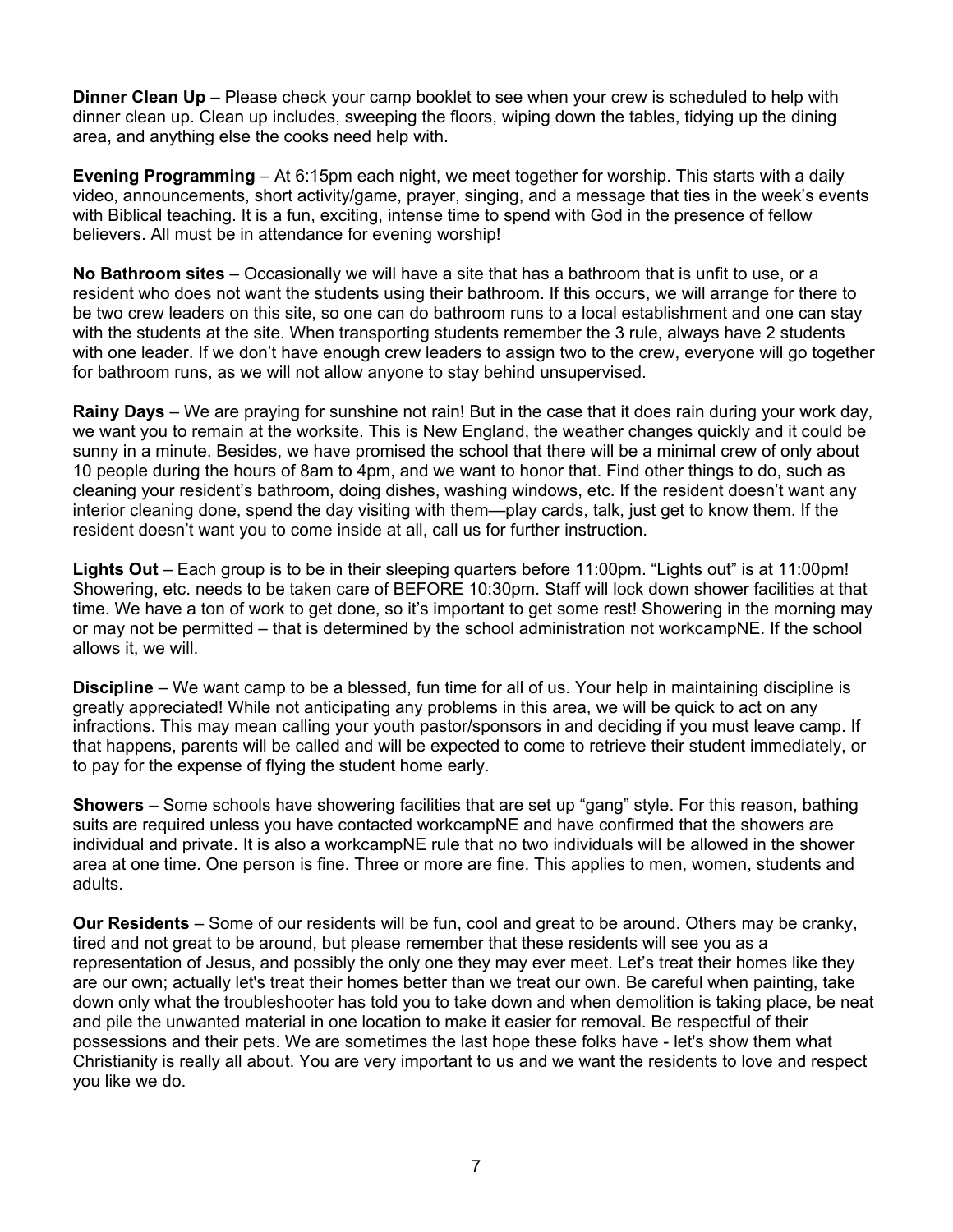**Accommodations** – Please respect where we are staying. The administration of the school have kindly opened their doors and allowed us to stay here. It's a huge risk for them and a leap of faith. This means only going where you are supposed to go and staying out of the areas marked "Off Limits," keeping food and drinks out of the gym and auditorium, not writing on smart boards, and being very careful with food and drinks in the classrooms. There will be non-workcampNE people at the school as well. There may be summer school, sport camps, or other activities taking place, so please exercise good judgment and treat your sleeping quarters better than you would treat your own bedrooms. Pick up after yourselves in the bathrooms and public areas, and pitch in and go the extra step to pick up the trash that isn't yours. Leave an amazing impression – this will allow the administration of the school to invite us back again in the future.

**Saturday Morning Clean Up** – On Saturday morning after breakfast and devotions, you will be responsible for helping to clean your sleeping quarters. Please make sure you have all of your things. Don't forget to check the shower/locker rooms, bathrooms, and lost and found. Pick up any medicine you left with First Aid, and check your rooms thoroughly. After all your things are picked up, please sweep the floors, pick up and take out all the trash in your room.

**Thank you, thank you, thank you** – Thank you for giving up a week of your vacation. Thank you for coming across the country, New England or the state. Thank you for being the light in a dying world. But especially THANK YOU for being true representatives of Jesus Christ. As much as we love and appreciate you, God sees far more than we do and He's smiling down on each and every one of you this week. Enjoy your week at workcampNE. Our prayer is that God blesses you abundantly and draws you nearer to Him this week and in the years to come. Please know that a team of people have been praying for you all year long and it's hard for us to express how blessed we are to have you here with us. You are making a difference in the lives of your residents and in our lives as well.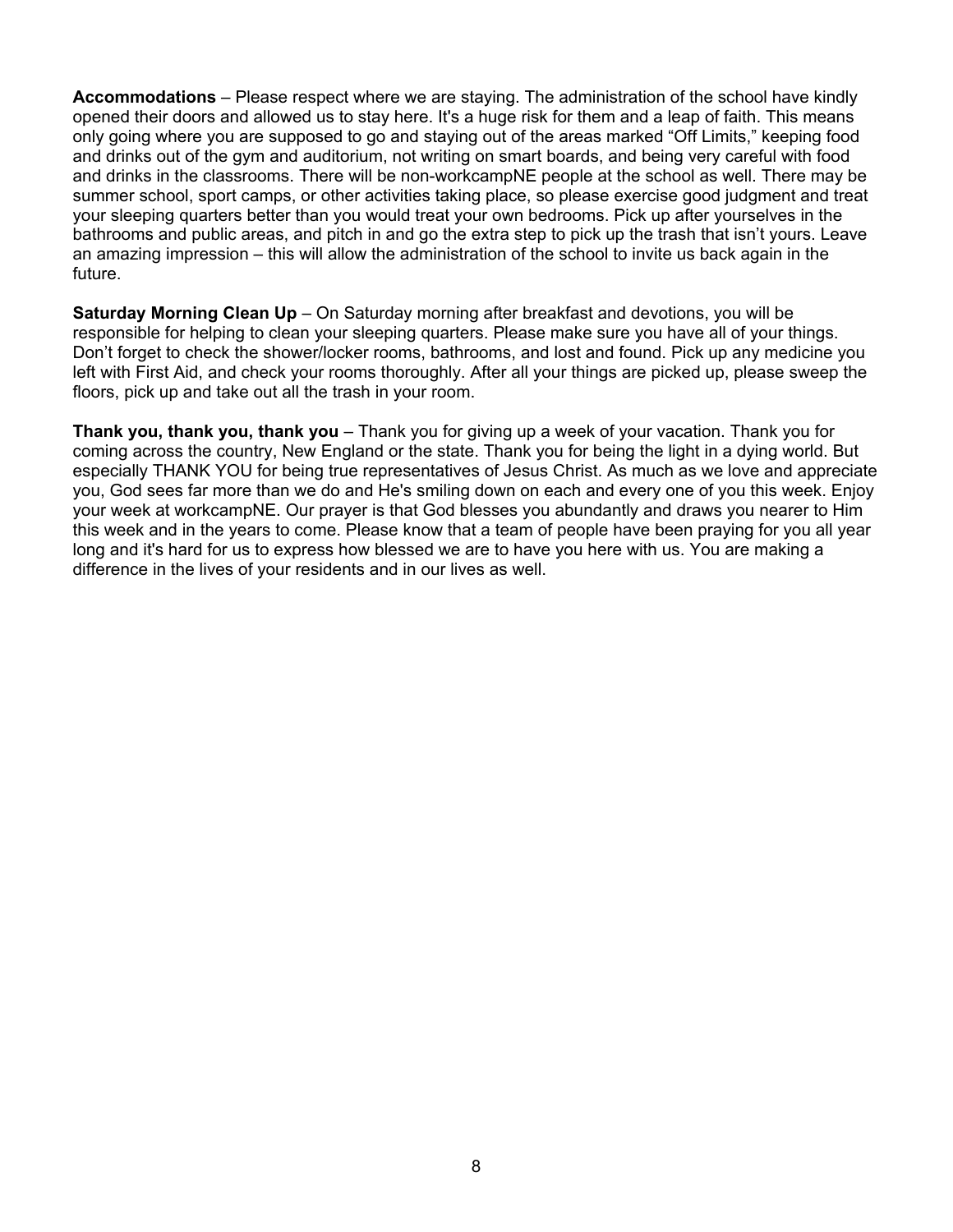## **Daily Schedule – April, Christian Schools**

Subject to change

|                  | <b>Sunday</b>                                                                                                      |
|------------------|--------------------------------------------------------------------------------------------------------------------|
| $2:00$ to $4:00$ | Students arrive and settle into camp                                                                               |
| 5:30-6:30        | Dinner                                                                                                             |
| 6:30-7:45        | Evening Program: worship, introductions and short presentation on<br>"What to expect": safety, scope of work, etc. |
| 7:45             | Free time for students                                                                                             |
|                  | Meeting; Roles & Responsibilities and site reviews for Crew leaders,<br>troubleshooters and go-4's                 |
|                  | <b>Monday - Thursday</b>                                                                                           |
| 7:00             | Rise and Shine!                                                                                                    |
| 7:15             | <b>Breakfast</b>                                                                                                   |
| 7:45             | Devos (bring your Bible, pen and camp booklet)                                                                     |
| 8:00             | Pick up requested materials, tools, devos, water & soda                                                            |
| 8:15             | Depart for the job site                                                                                            |
| 10:30            | Crew devotions/morning break                                                                                       |
| 12:30            | Lunch at the job site                                                                                              |
| 4:00             | Clean-up, return to camp                                                                                           |
| 4:30-5:20        | <b>Showers</b>                                                                                                     |
| 5:30-6:30        | Dinner                                                                                                             |
| 6:30-7:45        | Evening Program (bring your Bible, pen and camp booklet)                                                           |
| 7:45             | Devos with your youth group                                                                                        |
| 8:30-10:30       | Free time (cell phone usage open to call home until 9:00pm)                                                        |
| 9:00             | <b>Crew Leader's Meeting</b>                                                                                       |
| 10:45            | Gym & Cafeteria close. Head to bed.                                                                                |
| 11:00            | Lights out! Quiet time.                                                                                            |
|                  | <b>Friday</b>                                                                                                      |
| 7:00             | Rise and Shine!                                                                                                    |
| 7:15             | <b>Breakfast</b>                                                                                                   |
| 7:45             | Devos (bring your Bible, pen and camp booklet)                                                                     |
| 8:00             | Pick up requested materials, tools, devos, water & soda.                                                           |
| 8:05             | Depart for the job site                                                                                            |
| 11:30            | Crew devotions & lunch at the job site                                                                             |
| 1:00             | Clean-up, return to camp                                                                                           |
| 1:30             | Program (bring your Bible, pen and camp booklet)                                                                   |
| 2:40             | Pick up, pack up & move 'em out!                                                                                   |
| 3:00             | (each group is responsible for sweeping/vacuuming their sleeping quarters!),<br>Depart                             |

PLEASE BE ON TIME FOR MEALS AND EVENTS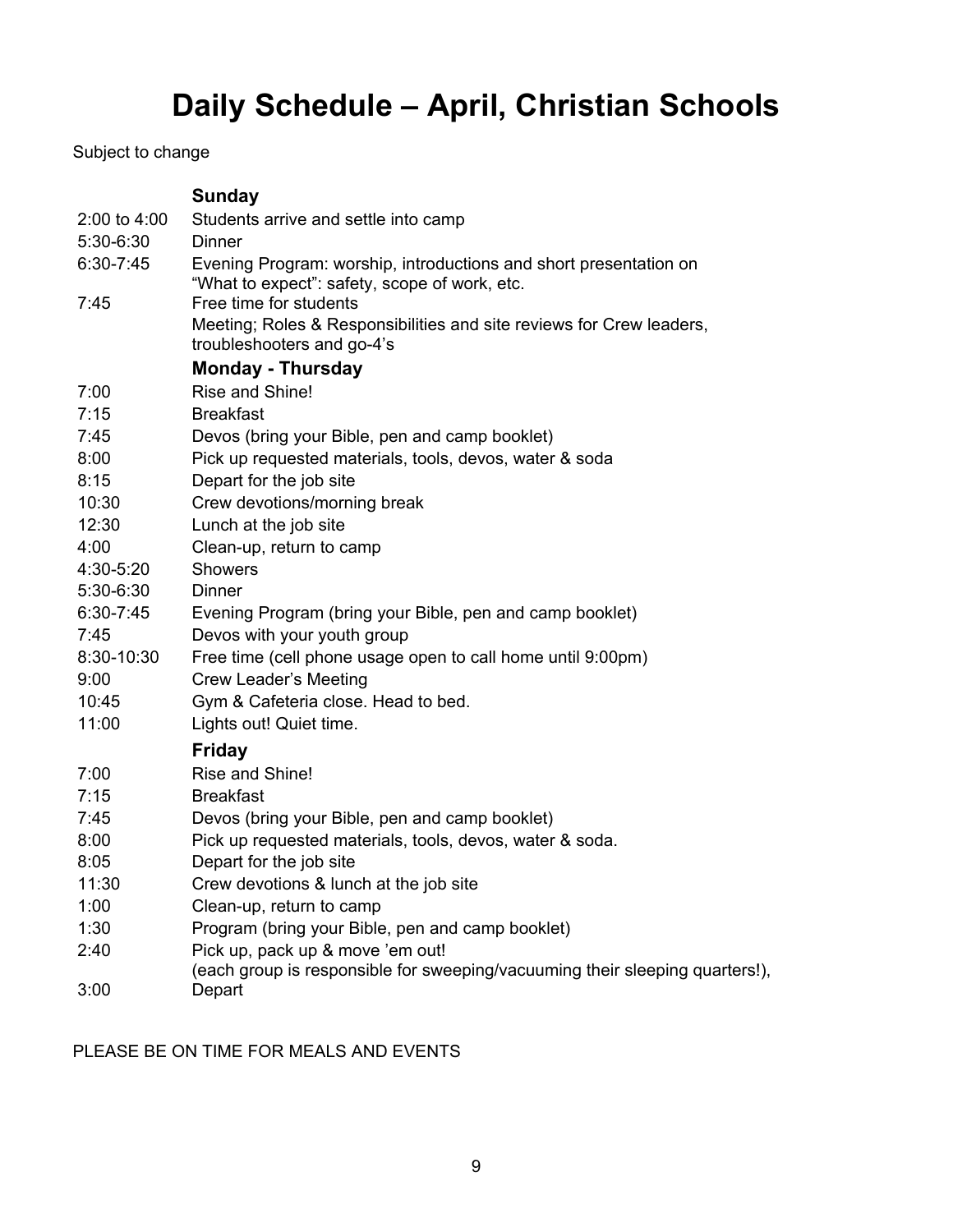# **Daily Schedule – April, Spring Break**

Subject to change

|                  | <b>Sunday</b>                                                                                                      |
|------------------|--------------------------------------------------------------------------------------------------------------------|
| $2:00$ to $4:00$ | Students arrive and settle into camp                                                                               |
| 5:30-6:30        | <b>Dinner</b>                                                                                                      |
| 6:30-7:45        | Evening Program: worship, introductions and short presentation on<br>"What to expect": safety, scope of work, etc. |
| 7:45             | Free time for students                                                                                             |
|                  | Meeting; Roles & Responsibilities and site reviews for Crew leaders,<br>troubleshooters and go-4's                 |
|                  | <b>Monday and Tuesday</b>                                                                                          |
| 7:00             | Rise and Shine!                                                                                                    |
| 7:15             | <b>Breakfast</b>                                                                                                   |
| 7:45             | Devos (bring your Bible, pen and camp booklet)                                                                     |
| 8:00             | Pick up requested materials, tools, devos, water & soda                                                            |
| 8:15             | Depart for the job site                                                                                            |
| 10:30            | Crew devotions/morning break                                                                                       |
| 12:30            | Lunch at the job site                                                                                              |
| 4:00             | Clean-up, return to camp                                                                                           |
| 4:30-5:20        | <b>Showers</b>                                                                                                     |
| $5:30-6:30$      | Dinner                                                                                                             |
| $6:30 - 7:45$    | Evening Program (bring your Bible, pen and camp booklet)                                                           |
| 7:45             | Devos with your youth group                                                                                        |
| 8:30-10:30       | Free time (cell phone usage open to call home until 9:00pm)                                                        |
| 9:00             | <b>Crew Leader's Meeting</b>                                                                                       |
| 10:45            | Gym & Cafeteria close. Head to bed.                                                                                |
| 11:00            | Lights out! Quiet time.                                                                                            |
|                  | Wednesday                                                                                                          |
| 7:00             | Rise and Shine!                                                                                                    |
| 7:15             | <b>Breakfast</b>                                                                                                   |
| 7:45             | Devos (bring your Bible, pen and camp booklet)                                                                     |
| 8:00             | Pick up requested materials, tools, devos, water & soda                                                            |
| 8:15             | Depart for the job site                                                                                            |
| 10:30            | Crew devotions/morning break                                                                                       |
| 12:30            | Lunch at the job site                                                                                              |
| 2:30             | Clean-up, return to camp                                                                                           |
| 3:00             | Program (bring your Bible, pen and camp booklet)                                                                   |
| 4:15             | Devos with your youth group                                                                                        |
| 4:45             | Pick up, pack up & move 'em out!                                                                                   |
| 5:00             | (each group is responsible for sweeping/vacuuming their sleeping quarters!)<br>Depart                              |
|                  |                                                                                                                    |

PLEASE BE ON TIME FOR MEALS AND EVENTS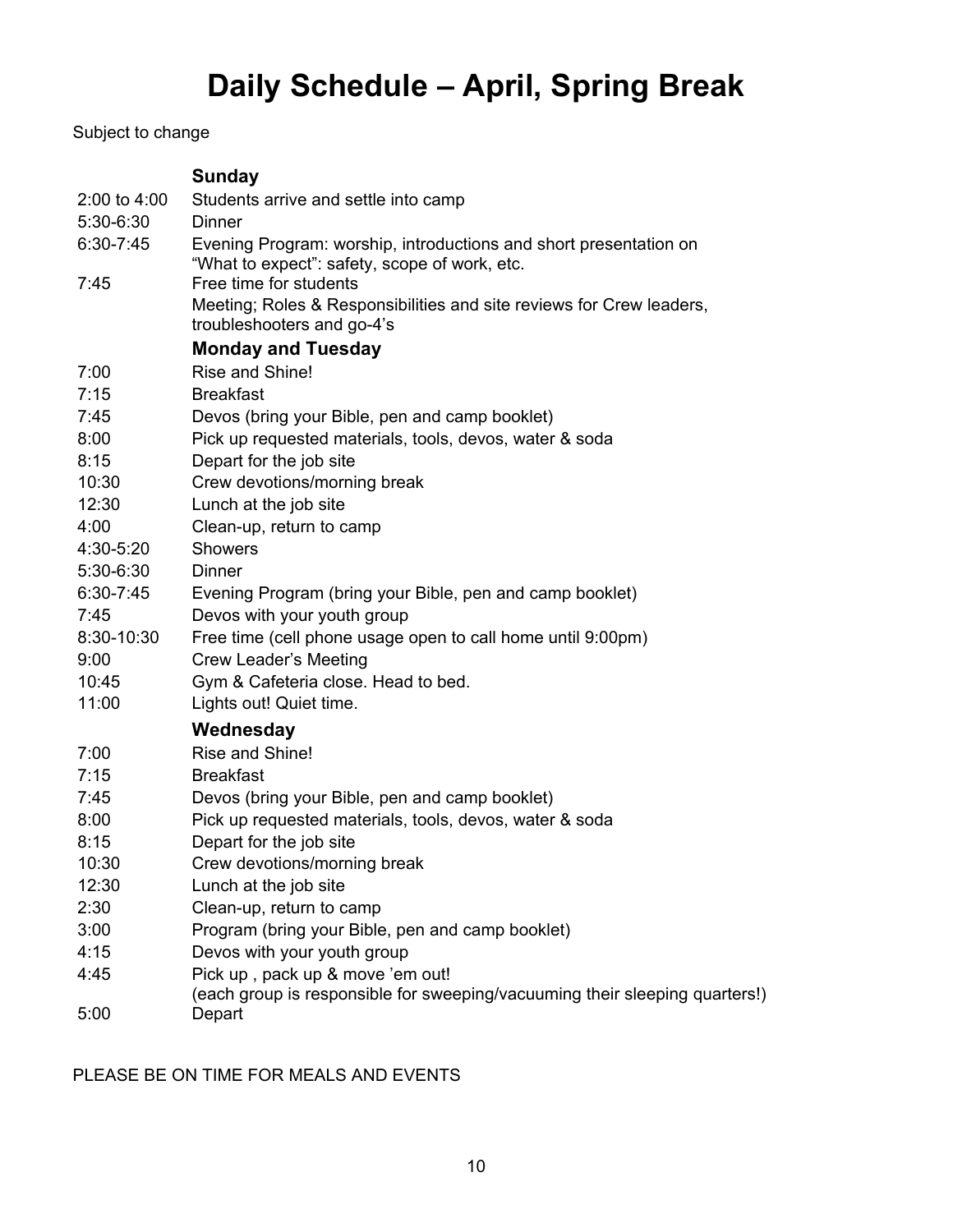# **Daily Schedule – June & July**

| Subject to change |                                                                                                                                                                                                                                                                                                                                       | This schedule may be modified to<br>comply with Covid-19 restrictions. |  |  |  |
|-------------------|---------------------------------------------------------------------------------------------------------------------------------------------------------------------------------------------------------------------------------------------------------------------------------------------------------------------------------------|------------------------------------------------------------------------|--|--|--|
|                   | <b>Sunday</b>                                                                                                                                                                                                                                                                                                                         |                                                                        |  |  |  |
| 1:00 to 4:00      | Arrive at the school unload, unpack, and set up for workcampNE                                                                                                                                                                                                                                                                        |                                                                        |  |  |  |
| 5:00              | Dinner                                                                                                                                                                                                                                                                                                                                |                                                                        |  |  |  |
| 6:15              | <b>Orientation Program</b>                                                                                                                                                                                                                                                                                                            |                                                                        |  |  |  |
| 10:30             | Showers close for the night                                                                                                                                                                                                                                                                                                           |                                                                        |  |  |  |
| 10:45             | Head to bed                                                                                                                                                                                                                                                                                                                           |                                                                        |  |  |  |
| 11:00             | Lights Out                                                                                                                                                                                                                                                                                                                            |                                                                        |  |  |  |
|                   | Monday – Friday                                                                                                                                                                                                                                                                                                                       |                                                                        |  |  |  |
| 7:00              | Rise and Shine!                                                                                                                                                                                                                                                                                                                       |                                                                        |  |  |  |
| 7:15              | Breakfast and time to pack your lunch                                                                                                                                                                                                                                                                                                 |                                                                        |  |  |  |
| 7:45              | Morning devotions: bring your Bible, pen and camp booklet.                                                                                                                                                                                                                                                                            |                                                                        |  |  |  |
|                   | This is a QUIET TIME for you to spend with God. Please be quiet                                                                                                                                                                                                                                                                       |                                                                        |  |  |  |
| 8:00              | Pick up requested materials, tools, devos, water & soda                                                                                                                                                                                                                                                                               |                                                                        |  |  |  |
| 8:15              | Depart for the job site                                                                                                                                                                                                                                                                                                               |                                                                        |  |  |  |
| 10:30             | Crew devotions/morning break                                                                                                                                                                                                                                                                                                          |                                                                        |  |  |  |
| 12:30             | Lunch at the job site                                                                                                                                                                                                                                                                                                                 |                                                                        |  |  |  |
| 4:00              | Finish for the day. Depart from the job site and return to the housing facility                                                                                                                                                                                                                                                       |                                                                        |  |  |  |
| 5:00              | <b>Dinner</b>                                                                                                                                                                                                                                                                                                                         |                                                                        |  |  |  |
| 6:15              | Evening program. Bring your Bible, pen and camp booklet                                                                                                                                                                                                                                                                               |                                                                        |  |  |  |
| 7:30              | Devotions with your youth group                                                                                                                                                                                                                                                                                                       |                                                                        |  |  |  |
| 8:15              | Free Time (Cell phone usage is open to call home until 8:45)                                                                                                                                                                                                                                                                          |                                                                        |  |  |  |
| 10:30             | Showers close for the night                                                                                                                                                                                                                                                                                                           |                                                                        |  |  |  |
| 10:45             | Gym & cafeteria close. Head to dorms.                                                                                                                                                                                                                                                                                                 |                                                                        |  |  |  |
| 11:00             | Lights out<br>NOTE: On Friday the workday will end early, the crews will depart the job site at 12:00<br>p.m. The afternoon will be spent at a location of your group's choice. You will be<br>responsible for dinner, as it will not be served at camp. Please be back to campus by<br>7:45. The evening program will begin at 8:00. |                                                                        |  |  |  |
|                   | <b>Saturday</b>                                                                                                                                                                                                                                                                                                                       |                                                                        |  |  |  |
| 7:00              | Rise and Shine!                                                                                                                                                                                                                                                                                                                       |                                                                        |  |  |  |
| 7:30              | <b>Breakfast</b>                                                                                                                                                                                                                                                                                                                      |                                                                        |  |  |  |
| 8:15              | <b>Morning Devotions</b><br>Pick up, pack up & move 'em out!                                                                                                                                                                                                                                                                          |                                                                        |  |  |  |
| 8:30              | (each group is responsible for sweeping/vacuuming their sleeping quarters!)                                                                                                                                                                                                                                                           |                                                                        |  |  |  |
| 9:00              | Depart                                                                                                                                                                                                                                                                                                                                |                                                                        |  |  |  |

PLEASE BE ON TIME FOR MEALS AND EVENTS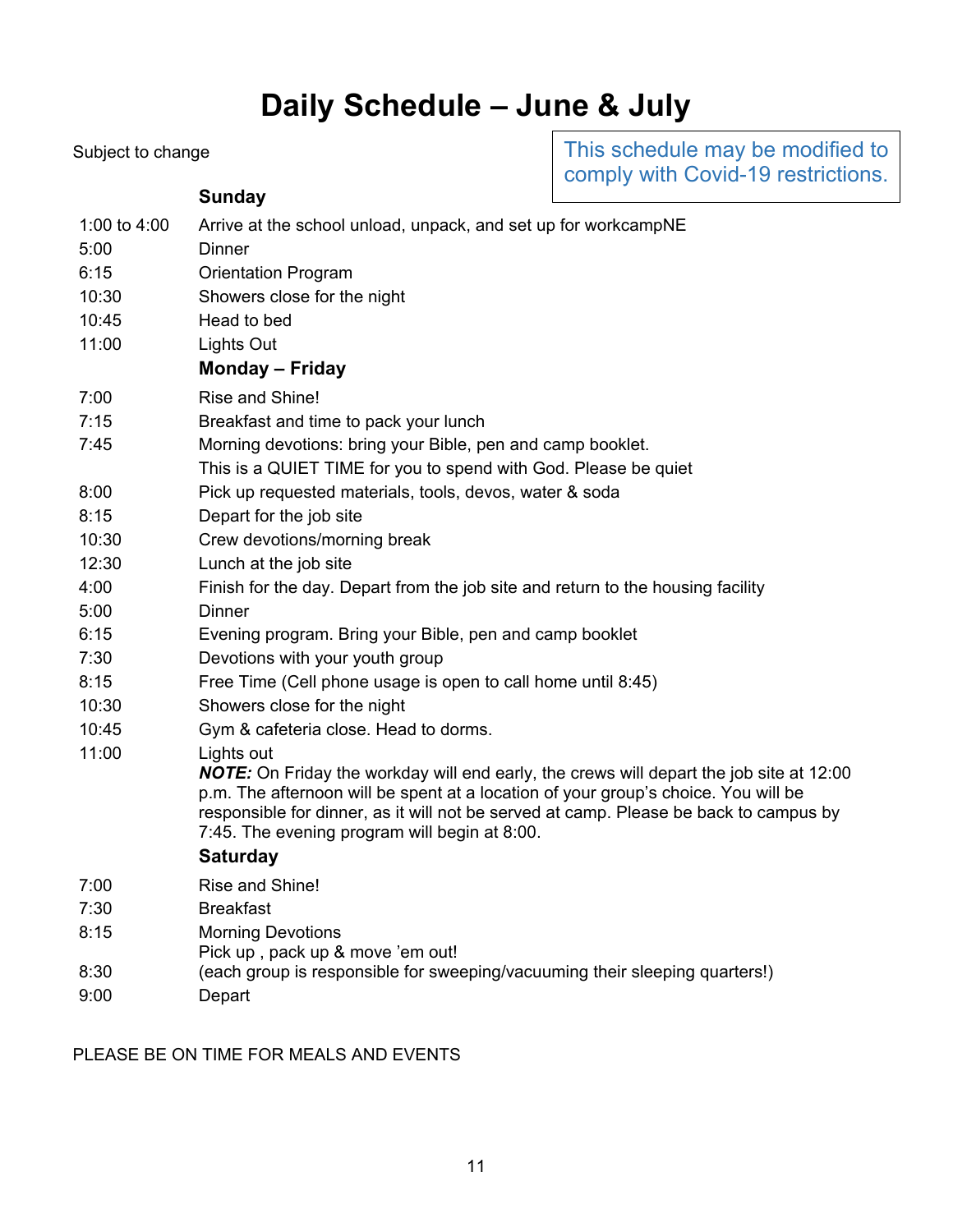## **What to Bring, What Not to Bring**

#### What to Bring…

- $\boxtimes$  A servant's attitude let's have the attitude of Christ Jesus (Philippians 2:5-8)
- $\boxtimes$  Bible and pen
- Hat or visor, *sunscreen*, sunglasses
- $\boxtimes$  Sturdy clothing for each working day these clothes are likely to get very dirty, possibly ruined
- $\boxtimes$  Casual clothing for each evening after returning to camp you may want to wear fresh clothes
- $\boxtimes$  Swimsuit (modest!) (for Friday activity on summer trips and possibly showers)
- Sleeping bag and pillow *SINGLE* air mattress or cots (*no doubles, queens, kings* please, space is limited)
- $\boxtimes$  Fan (and an extension cord)
- $\boxtimes$  Washcloths, towels, soap, shampoo, toothbrush, toothpaste and a hairbrush
- $\boxtimes$  Plastic bags for wet or soiled clothing
- $\boxtimes$  Insect repellent (a really good idea)
- $\boxtimes$  Rain poncho
- $\boxtimes$  Work gloves, safety glasses
- $\boxtimes$  Good solid sneakers/work boots; flip-flops are not allowed at worksites

#### What Not to Bring…

- $\boxtimes$  A bad attitude
- $\boxtimes$  Foul language
- $\boxtimes$  iPads, iPods, cell phones or personal computers (fellowship is encouraged)
- $\boxtimes$  Any non-prescription drugs not approved by youth leader
- $\boxtimes$  T-shirt with inappropriate messages or logos (including beer companies) Alcohol, cigarettes
- **Gents** 
	- $\boxtimes$  Pants: to be worn at the waist (no underwear showing)
	- Shirts: to be worn *at all times*

#### Ladies

- $\boxtimes$  Tops: no tops that bare the chest, midriff or shoulders, tank/halter tops which show underwear. That means at a minimum: no cleavage, 2 inch straps and the bellybutton should not show when you raise your hands over your head.
- $\boxtimes$  Shorts: No short shorts, "hip huggers," or cheer shorts. Inseam must be at least 4 inches. No spandex or tights unless an over shirt extends to mid-thigh.

#### **Note about cell phones:**

**Adults** are encouraged to bring to worksites, as this will be our primary means of communication during the workday as well as give your group's parents a contact in an emergency. (In addition to our staff's phone numbers)

Students. Student will be able to use their phones to check in with parents following the evening program 8:15pm to 8:45pm. **Students** are allowed a brief few minutes to use phones at the work sites and post updates and pictures of the worksite on their favorite social media. Anyone abusing this privilege will be asked to leave thief phones with their Youth Leader.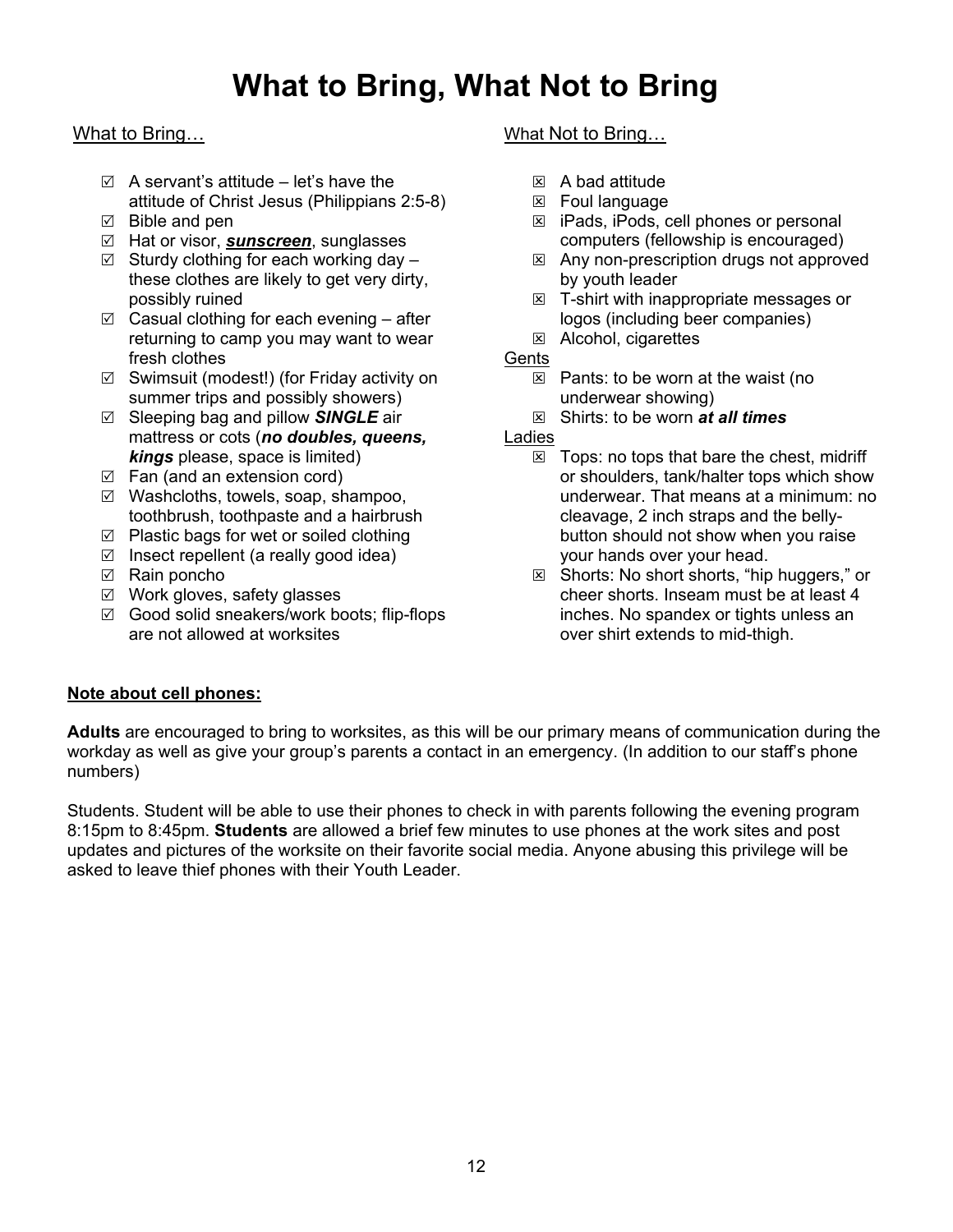## **Important Dates and Registration Fees**

Here is all the information you need to register your group. If you have any questions or need clarification, please contact us at [ken@workcampne.com.](mailto:ken@workcampne.com)

#### Payment & registrations

- Fees are \$425 for students and adults registering 90 days prior to attending
- Fees are \$475 if received 45 days prior to attending but after 90 days
- Preliminary count and \$50 deposit per attendee any time before registrations are due.
- Additional transportation needing to be provided by workcampNE, will be assessed \$50 per student

*Note: If your group registers on time but adds less than 20% of the total registrants they will receive the early pricing. One or 2 late-comers will be allow after the "close" dates.*

#### Discounts and Registration Fees for Multiple Weeks

Groups will earn a discount of \$375 for meeting *all* the requirements:

- turning in all registration and monies 90 days in advance
- adhere to 1 adult per 5 student (per gender) ratio
- enough transportation to move their students during the mission week
- register more than 10 students and leaders

The following volunteer position attends free: Night Monitor

Discounts for multi-week participation for *adults*: crew leaders, go-4's, cooks and troubleshooter are as follows,

| Years of service | 1st week |       | 2nd week $\vert$ 3rd + weeks |
|------------------|----------|-------|------------------------------|
| 1 to 4 years     | \$425    | \$300 | \$200                        |
| 5+ years         | \$425    | \$250 | \$150                        |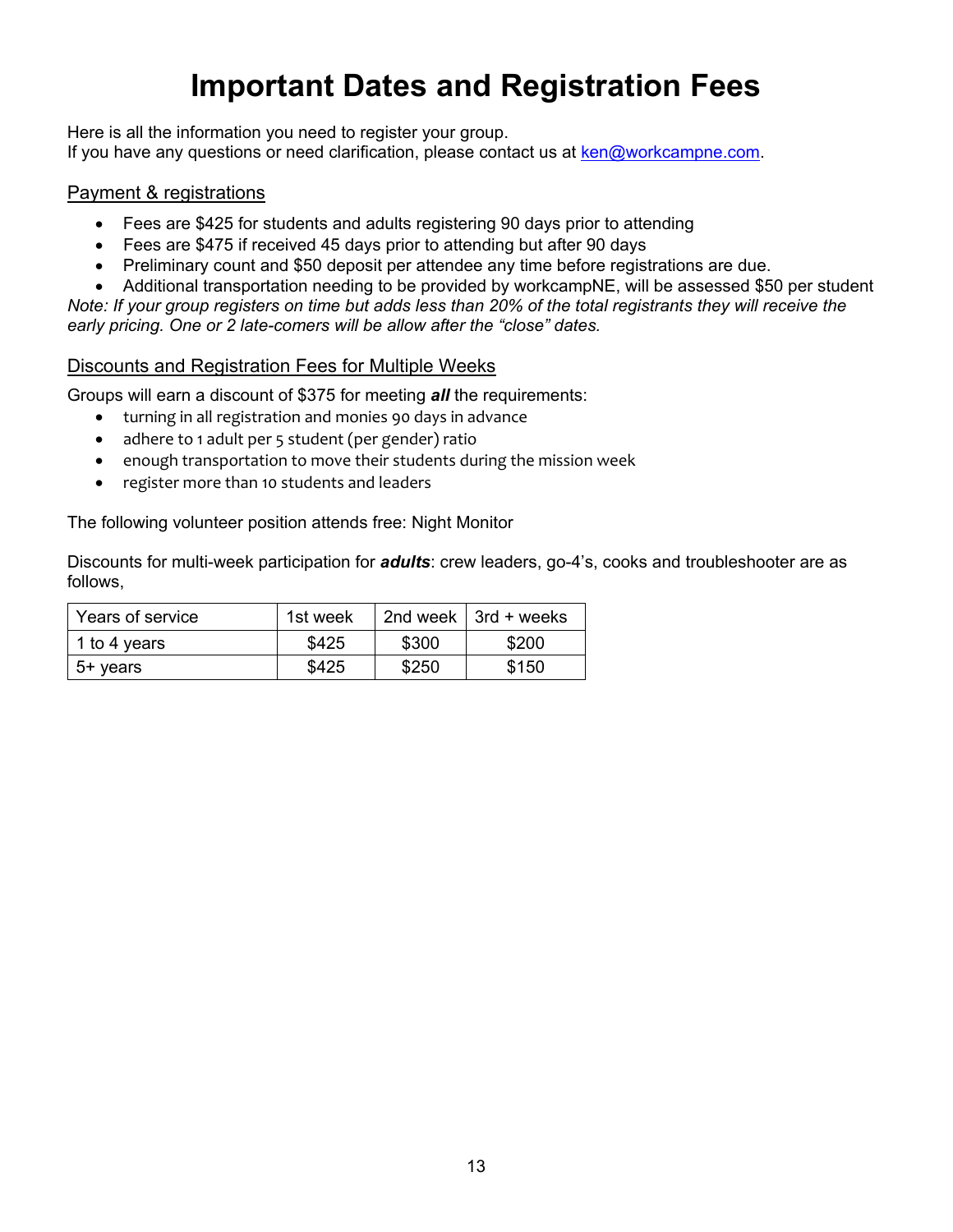# **FAQ's**

- I'm in college. Can I still come to workcampNE?
	- o Absolutely! All ages are welcome. The only restrictions on age are our Senior High only weeks, which excludes Junior High, but includes anyone entering the 9th grade or older. Our combination weeks are open to all ages, that is entering 6th grade in the fall or older. Please be aware that our evening messages and printed materials are written with our students in mind.
- Do I need health insurance in order to attend?
	- $\circ$  Yes, workcampNE has an insurance plan too, but our policy is secondary to any health insurance you have. This means any claims will be sent to your personal insurance first.
	- o If you don't have insurance, we can help you get set up with temporary insurance. Please contact us for more information.
- Do I need to bring any money?
	- o Your registration fee covers everything you'll need for the week food, lodging, tools, materials, T-Shirt, and more. Your crew may stop for a snack on the way home from the worksite or you may want to purchase merchandise from The Shed; T-shirts, sweatshirts, sweatpants, shorts, hats, etc. We also have a small concession area with candy & soda that you might want money for. Spending money is not necessary, but it may be wise to bring. Independent students need to bring additional cash for Friday dinner and outing (suggested \$50).
- I've never done any repairs before. Is that ok?
	- $\circ$  Yes, it is absolutely ok. We have leaders that will guide you with the work. The only thing you have to bring to the worksite is a great attitude, a servant's heart and PPE. We'll supply you with everything else. PPE is personal protective equipment – work gloves, safety glasses, dust mask and sturdy shoes. (Open toes are not allowed at the worksite.)
- I have food allergies. Should I bring my own food?
	- o Yes. We encourage individuals with moderate to strong dietary restrictions to provide their own meals. While we provide options at meal times, cooking for hundreds of people, with last minute substitutions from our vendors does not allow for us to customize the menu per individual. Feel free to call/write us for more information.
- How many adults do we need for the week?
	- $\circ$  We suggest 1 adult to 4 students, we need at least a 1 to 5 ratio, but we encourage as many as are willing to come!
- Our church can't afford to rent vans, can we still come?
	- $\circ$  Yes. You will simply need to bring a few more adults to drive the cars you will be using to come to the mission week. The reason we ask for vans is because they can accommodate 1 adult crew leader and 5 crew members. We need to mobilize everyone in attendance, to/from their site. If you are bringing the suggested 1 adult for every 4 students, you should be fine.
- We live near where camp is going to be this year. Can I sleep at home?
- I can't come the full week, so can I just help out a couple of days?
- I need to leave one or two nights for a tournament, is that ok?
- I have on-line or other work that I need to get done. Can I use my free time to do it?
	- o The answer to these 4 questions is: Sorry, but no. Commitment to the relationships you are building and contributing to the environment of Christian fellowship is a major component of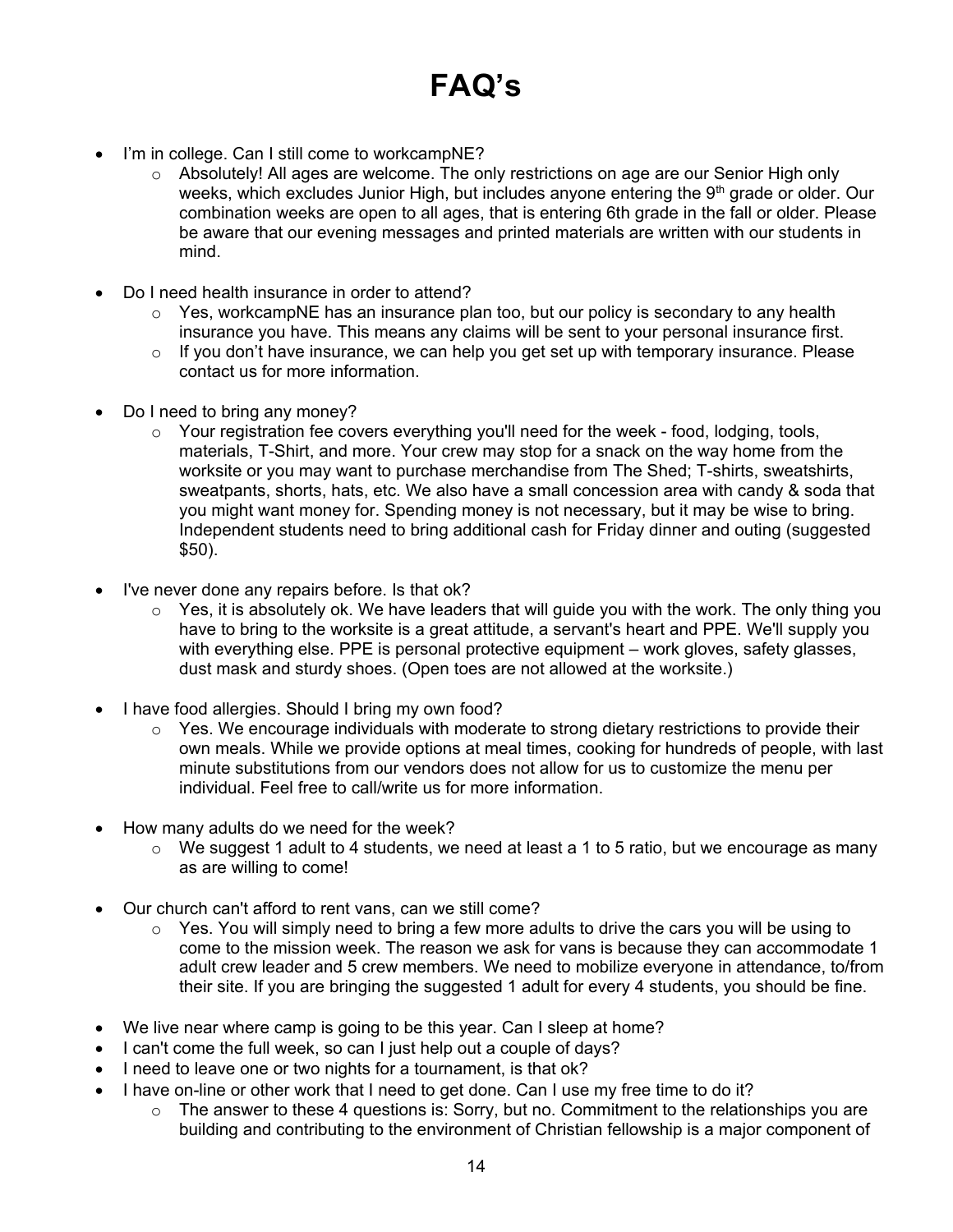workcampNE. This happens best when we all share in community, 24/7. Think of it this way; if you were serving on a foreign mission trip, would you be able to leave or only be present some of the time? Treat this mission trip similarly.

- $\circ$  Only in rare cases do we allow for individuals to attend one or two days. They are: (1) for youth ministers inquiring about us and wanting to "check us out," and (2) sometimes when we get behind on work and our contractor friends can help us catch up.
- $\circ$  Spending time on your computer/phone etc. doesn't allow for the missional experience and your week will not be as rich as it could be.
- $\circ$  This goes for our adults as well... and for you, the leaders, setting a good example is paramount.
- How much does it cost?
	- $\circ$  \$425 if you register 90 days or more prior to attending
	- $\circ$  \$475 if you register greater than 45 days but less than 90 days prior to attending
	- $\circ$  Registrations received less than 45 days prior to service week will not be accepted
- Where will you be this year?
	- o The latest locations and dates are on our website: <http://www.workcampne.com/dates/>
- What do I need to bring? And I have other questions.
	- $\circ$  Take a look at this information packet; it has everything you need to know. You can also call or write us with any questions or concerns you may have at 603.440.3708 or [ken@workcampne.com.](mailto:ken@workcampne.com)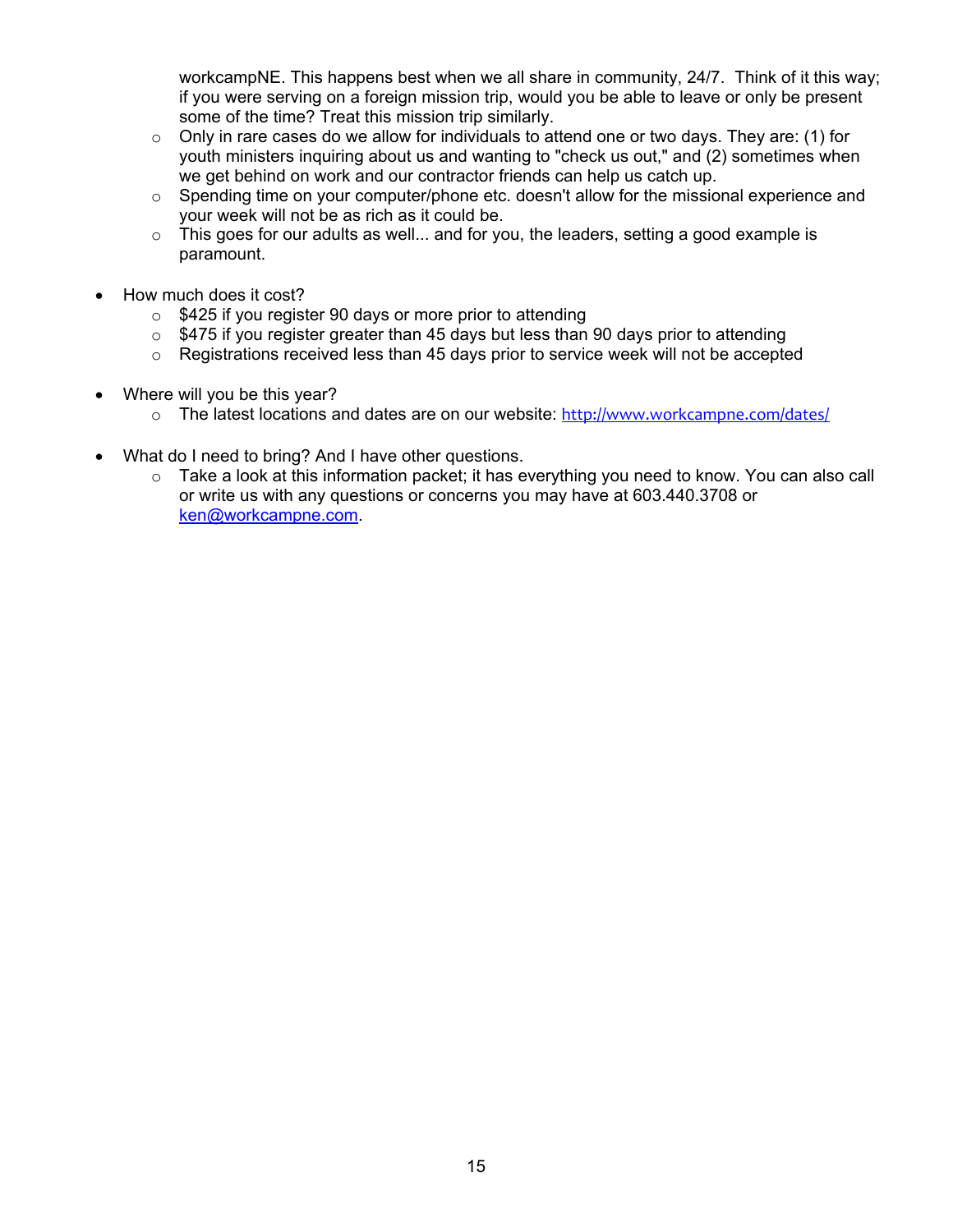## **Adult Roles**

If you are coming as an adult sponsor, thank you for giving up your time to invest in the youth of your church. We know you are sacrificing a lot to come, and we absolutely couldn't do it without you! Below you will find explanations that might be helpful for you in choosing what role you would like to play during the week. There are lots of different jobs, so please read over these descriptions and decide which fits you best. If you have any questions or need clarification on anything, please contact us at [ken@workcampne.com.](mailto:ken@workcampne.com)

### *Cook*

Your job is to prepare and serve meals for all and clean up afterwards. The hours associated with this role are early morning and late afternoon. You will take direction from the head cook, and assist your fellow cooks with the responsibilities of feeding 50-200 people, depending on the week. Because we serve dinner on Sunday evening, cooks need to be in the kitchen by 2:00pm Sunday.

Hope you're an early riser, as your day will start at 5:30am to prepare and cook breakfast. The students and adults will come through the breakfast line at 7:15am so after breakfast is prepared, you will help serve it and replenish anything that runs low. (Examples are coffee, sugar packets, milk, juice, etc.) At this time, everyone will also pack their lunch for the day, so you will put out the lunch foods (sandwiches, chips, juice boxes, candy, snacks, etc.), monitor the lunch packing and replenish those items that get low. Breakfast is scheduled to close down at 7:20am and the lunch packing at 7:30am. At this time, you will clean up—wash down tables, sweep the floors, put away left overs and lunch supplies, etc. Next, you will make sandwiches for lunch the following day. Once these morning responsibilities are complete, you will have time to meet with your fellow cooks for devotions. When you are done with your devotions, this should be around 9:30am you will have free time until dinner preparation, which starts at 2:00pm. You can use this time to nap, write care cards, visit sites, or whatever you wish.

You will then resume working from 2-6 on dinner preparation, serving and clean up. Evening snack served after the evening program, is prepared at this time as well and will be laid out by an intern. You will just need to show them where it is.

Dinner will be at 5:00pm, and will be very much like breakfast. Once everything is prepared, you will serve the students as they come through the line, and once everyone has been served, seconds are announced and dessert is put out for the evening. Once everyone has been served dessert, you will have a chance to sit and eat as well.

When dinner is over, again, very much like breakfast, you will clean up the cafeteria—put away left overs and wash dishes, but this time the students will wash down the tables and sweep the floor. You will just need to show them where to find the supplies to do so. Dinner clean up may not be complete when it is time for the evening program. Everyone is required to go, so it's important to put dinner clean up aside and head to the auditorium. We will have interns and staff finish up with the kitchen clean up if it isn't done. Once the evening program has wrapped up, you can feel free to meet with your youth groups. After youth group time feel free to enjoy free time, or head to bed! Cooks usually try to get in bed before the 11:00 lights out rule goes into affect, as 5:30 comes awfully early!

Thursday is our "Resident's Night." The residents are invited to come to the school, eat dinner and worship with us that evening. This is a very special time, as the resident's get to share their gratitude with their crews for the work that was done on their homes, but more often than not, it's more about what was done on their hearts. The Thursday night meal is a little bit nicer, and we all try to dress up a bit for the residents. Typically we serve something like baked chicken, corn, baked potato and a salad. Dinner often times goes a little longer, as we don't want to rush our residents. We will adjust the evening program's start time accordingly, and ask that you be flexible this evening. Please leave any tasks not done prior to the evening program, and we will have staff and interns finish up. We want to ensure everyone has time to visit with the residents and make sure they feel welcome and are served well.

Being a cook is a very important role to play at camp. A smiling, upbeat attitude first thing in the morning sets the tone of the day for many. Plus, you're responsible for feeding the entire camp and giving the students the energy they need to complete their work!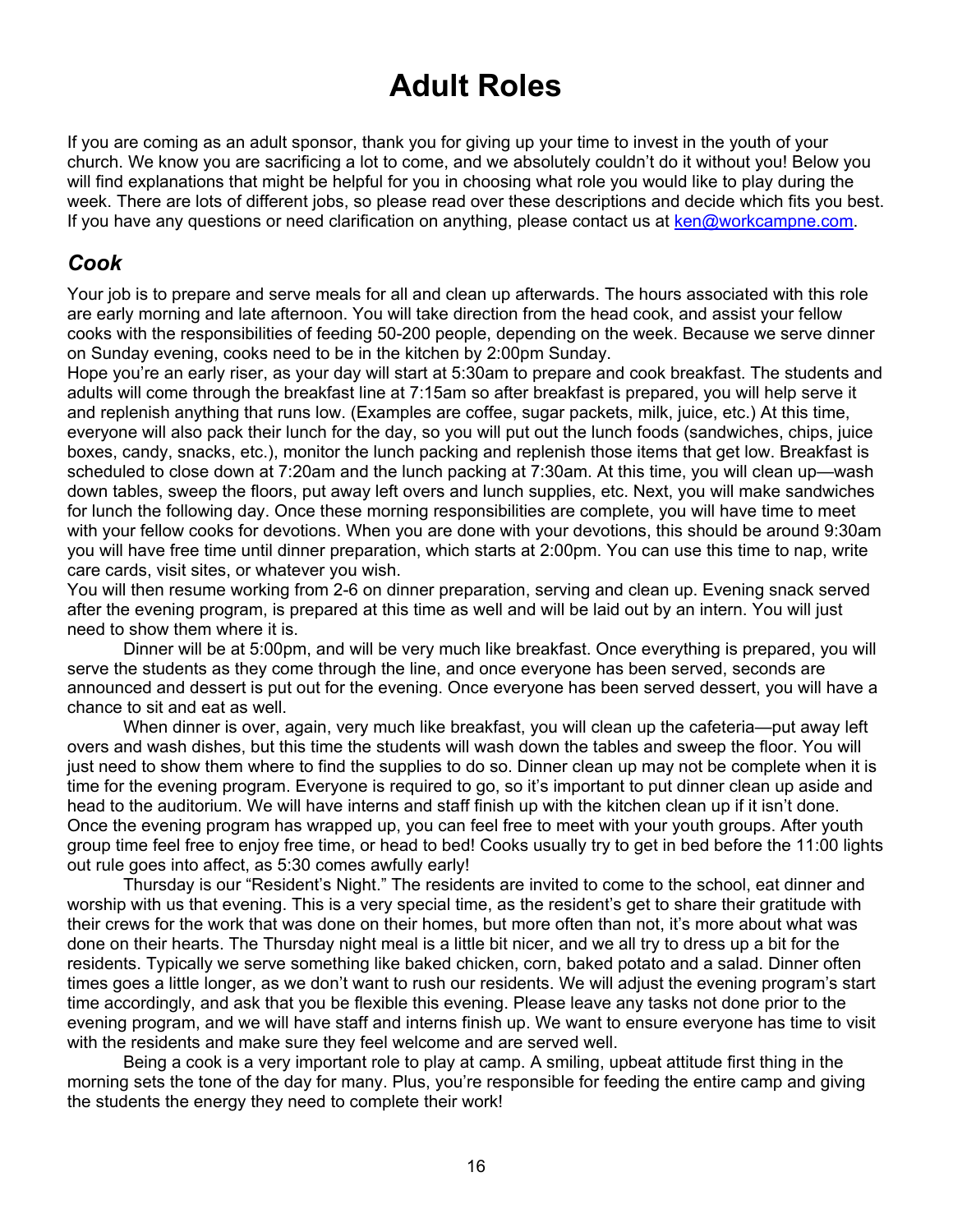### *Crew Leader*

Your job is to lead a group of 5 or 6 students on the worksite, providing them with spiritual and task guidance. Your crew will be made up of either junior or senior high students, but not both. It will have a good mix of gender, age, skill level and personality. The goal is to also have crews made up of people from all over the place. Unless necessary, you shouldn't have two students from the same church. This allows the students to meet new people and make friends from all over the country, at the same time, discouraging cliques.

You do not need to be a contractor or painter or have any other type of "handyman" skill to be an awesome crew leader! You will have trained professionals helping you with the tasks whenever you need it. Sunday night you will have a chance to go over the work you will do for the week with your troubleshooter the trained professional that will be overseeing your site.

Your job as a crew leader is a very important one, as you will have a lot of influence on the students in your crew. It's important to teach them and let them try new things as you complete the job you have been given. One thing you will find yourself doing is keeping them motivated to stay on task. This isn't always the easiest thing to do, but with patient, gentle encouragement, you can inspire your students to get the job done.

Another significant part of your role is to be a spiritual resource for them and an encourager if they need it. You do not have to be a biblical scholar, but are there to keep them engaged in devotions (we call them devos) and to answer any questions you feel qualified to answer. If a question is asked that you don't know, a good answer is "I'm not quite sure, let's ask your youth leader."

After devotions on Monday morning you will meet up with your crew. It is a good idea to pick a spot to meet when you gather together Sunday night. Once your crew is together, you will go to the location designated by our photographer and have a crew photo taken. After you get your pictures done, your tool master will go to the tool room and gather the tools needed for your site (he/she needs to bring a fellow crew member, as sometimes there are too many tools to carry for just one person), your time keeper will get your crew's ice bucket and fill it with one soda per crew member, and plenty of water for everyone for the whole day. Then you will load the tools, drinks and students into your vehicle and head out to your site. Monday morning is always a little hectic, but as the week goes on, you will all get the hang of this, and will get out to your site earlier and earlier. On Wednesday, you will give your resident an invite. Your crew photo and a Bible will be handed out Thursday for you to present to your resident as a gift to remember you by.

On site, you will work till 10:30, then break for a short devotion. This will be led or delegated by your devo leader. After you're done with your devo, you'll get back to work and then break for lunch between 12 and 12:30. You will then work till 3:45, clean up your site, and head back to school. This will be the schedule every day except Friday. On Friday, you will work till noon, clean up and head back to the school. You can break for your devo at 10:30 or if you need a little more time to complete your site, you can do it in the van on the way home. You will pack a lunch, like every other day, but eat it on the way home. It's very important to get back to the school by 12:30pm, as you will have students from several different churches and will not want to hold their groups up by keeping them on site too long. Friday afternoon is free time with your youth groups. You will go off campus from about 1:00 to 7:40. The evening program will then start at 8:00 sharp. Please do not be late for the evening program, as it is the culmination of the entire week and a very important and special time for the students.

Thursday is our "Resident's Night." The residents are invited to come to the school, eat dinner and worship with us that evening. This is a very special time, as the resident's get to share their gratitude with their crews for the work that was done on their homes, but more often than not, it's more about what was done on their hearts. If your resident needs a ride to the school, you can quit work a little early, come back and shower, and head back out to pick them up. We never want lack of transportation to be why a resident doesn't come. We have had about an 85% participation rate for resident's night in the past several years. Most residents, regardless of their faith or non-faith, love to come and share with us. However, not all residents do. We always want them to know that they are welcome and we would absolutely love to see them there, but never want to pressure them into coming if that is not what they wish to do. Don't be discouraged if your resident decides not to come. Most of the time, it's because of health reasons.

We hope this gave you a more in-depth look at what being a crew leader is like. It is definitely about getting the work done on the resident's home, and making them warmer, safer, and drier. However, it is so much more than that. It's about being Jesus to the residents, leading students and teaching them what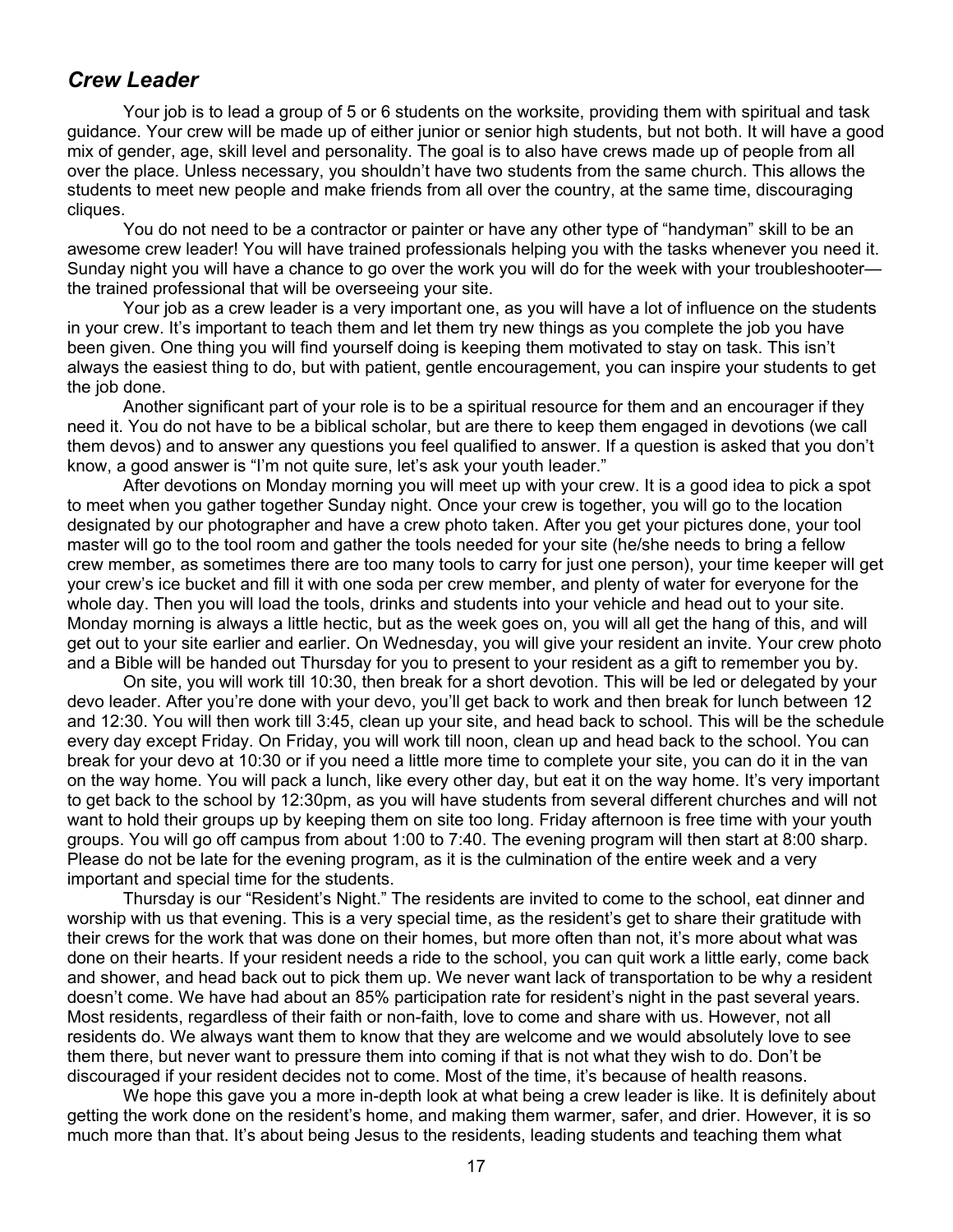serving Him is all about. By the end of the week, you will have another family. It will consist of a resident and 5 or 6 students that you didn't know the week before, but feel like you have known your whole life. It is a truly amazing thing, and we believe it is a small taste of what heaven will be like.

All 21+ year old are considered Crew Leaders unless you are physically or spiritually unable to lead the group of students (Please note this in your registration). While we will do our best to provide you with the role you prefer, please be advised if they are all filled, crew leading it is!

### *First Aid*

As our first aid person, you will monitor the health of all our participants and administer first aid when necessary. We prefer you to have some experience, as decisions need to be made when assessing the severity of injuries/illnesses and the types of medical attention required. Most of the time, this person is a nurse, however we don't use that title because often they are not licensed in the state where camp is being held.

We have all of the medical supplies that you will need, so you won't need to bring anything. Also, if the school permits, you will stay in the school nurse's room, so at most facilities you will have access to sick beds, and other things that come in handy while tending to injured or sick students. If you have a vehicle at camp that isn't going out on site already, you will use it to travel to sites if you are called out. If you don't have a vehicle, we will set one aside for you.

Sunday will likely (and hopefully!) be your busiest day, as you will be setting up shop and checking in each and every person at camp. There will be a binder with all of the attendees' medical forms and waivers already alphabetized for you when you arrive at camp. If you are there early enough, it is helpful to go through the medical forms and make notes of any questions you have for everyone as they check in (e.g., if someone is allergic to bees, you should ask if they brought their epi-pen; if someone takes medication, you should ask if they want to keep it or want you to administer it to them—we leave this up to the parents and youth leaders).

In your binder, you will also find a list of hospitals and clinics in the area, all the emergency numbers you might need, a list of check in procedures, a phone list with crew leaders, staff and other adults' numbers that you might need, an area map with addresses and sites marked, and a complete alphabetical list of all the attendees. It is likely that some students (& adults) will forget check in with you. You are the only person that ALL participants check in with, so it's very important that you see everyone, as you, in a way are also taking a camp-wide roll call. So, as students and adults check in, you will need to mark them on the all camp list, make a note of anyone missing by dinner time and give to Ken or Marc so that an announcement can be made for them to come and check in with you. This helps us to know if everyone is there and accounted for, helps them to know who you are in case they need you during the week, and helps you to know who they are and be able to clarify any medical concerns you might have with them.

For the most part, our first aid person stays bored, and that's how we like it! You might see a bee sting here and there; possibly some poison ivy, and will likely see some mild dehydration. The students work all day in the hot sun and sometimes aren't great at remembering to drink enough water, so we try to push water and remind them to drink it often. You might encounter some cuts and bruises from on site, but most of the time, injuries come while playing sports at free time rather than on site. We take all the precautions on and off site to ensure that everyone is safe, but accidents can happen. If you feel the need to take a student to the hospital, a call to their parents is made so they can give the go-ahead and be made aware of what's going on with their student. However, if it is an emergency situation, we encourage the crew leaders to not even bother calling you, but to call 911 immediately. This has never happened, but we want the crew leaders to be prepared at all times. If you have free time (which, again, we hope you do!), you are welcome to go and visit sites, help out around camp, or just rest. If you go out, just make sure you have your first aid travel kit, medical binder and your phone in case you get called out.

This is a very important role to be played at camp. You may not be the one working out on site all day, but you are providing medical attention, and ensuring safety and peace of mind to parents' and youth leaders' as they send their students off into the world to serve our God by blessing area residents with home repairs that could not be accomplished any other way.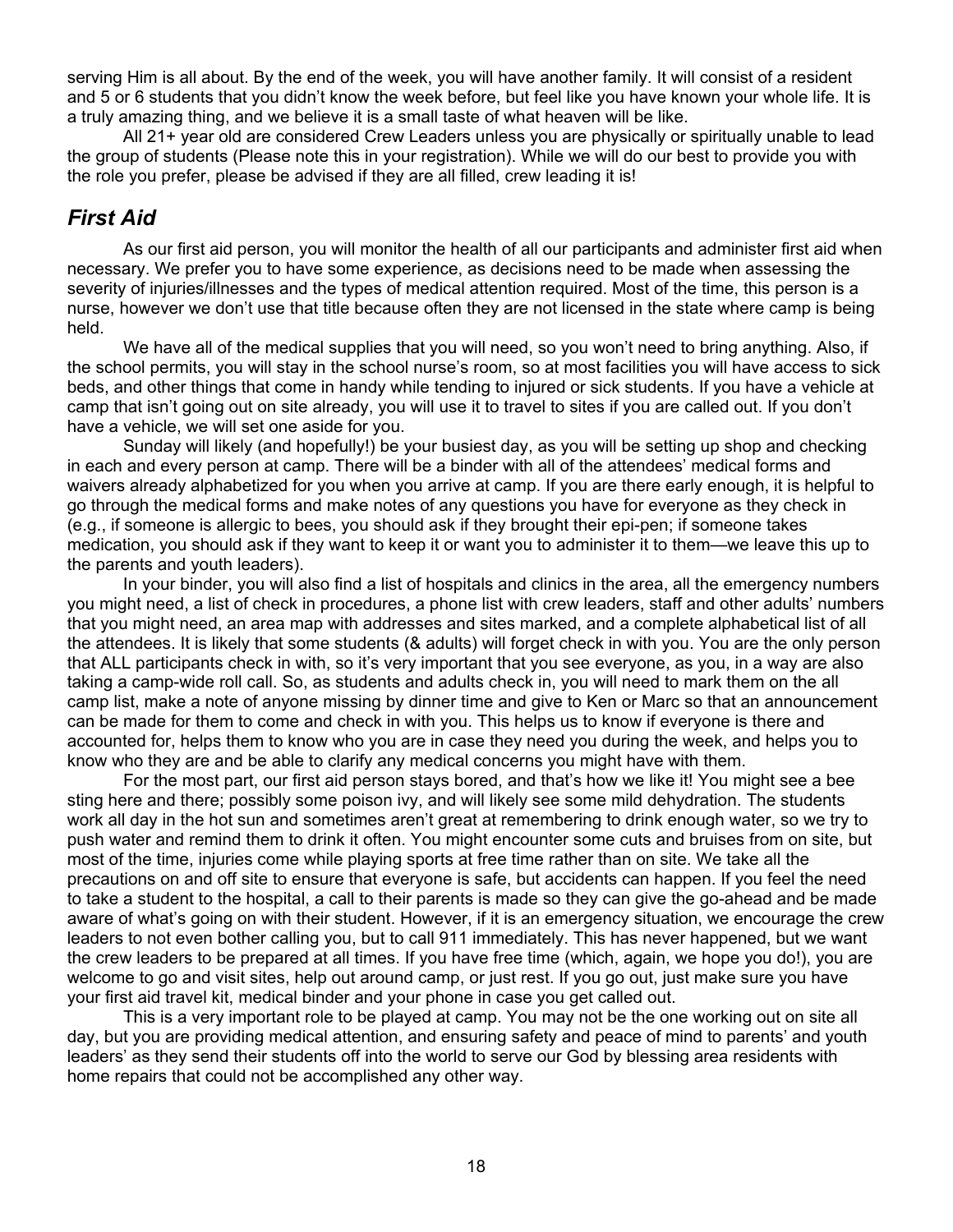### *Go-4 Go-For*

Your job is to run errands to the camp's tool room or hardware store(s) getting materials/tools for the crews. This allows the crews to continue working uninterrupted. You will not be a part of a specific crew or site. Instead, you will get to travel to many different sites and see all the great work that the students are doing.

You will work closely with the tool room attendant. Their job is to receive your calls/texts to confirm inventory of available tools/materials prior to your purchasing at the hardware store. If you have a vehicle at camp, you will likely use it to transport things to and from the sites, but if you don't, a camp vehicle will be given to you for the week. On Sunday night, you'll have a chance to meet with the tool room attendant to go over any questions you might have for them.

If you do not have GPS, one will be given to you or you will get an area map to ensure that you know where you are going. You will also be provided with a Home Depot credit card and be added as an approved purchaser on Lowes (if there is a Home Depot/Lowes in the area) or any other local hardware store so that you are authorized to purchase necessary materials. However, before purchasing anything, you will need to check with the tool room attendant or our head contractor, to make sure we don't already have it, and that it is a necessary purchase. You will also be given a phone list with all the important numbers that you will need for the week.

You will handle roughly 7-9 sites. You will work with the crew leaders of these sites to make sure they have all the necessary tools and supplies to complete their projects. The crew leaders of the sites that you are in charge of will be instructed to contact you every afternoon around 2:00 with any materials or tools that they will need for the next day. There is a good chance they will be busy and forget to call you. So it is advisable to call them. This will give you time to round up whatever they need and have it ready for them in the morning. Although you are the designated contact person for only 7-9 crews, you might be asked to run materials from the tool room or hardware store to ANY of the sites. You, your fellow go-fors and the tool room attendant need to communicate often and well so that efficient use of the go-fors' time is achieved. One example of this is the 2:00 call. Not all go-for's need to head to the hardware store after making calls to their crew leaders. Whichever go-for finds themselves at the hardware store or closest to it would take the lists from the other go-fors and make the purchases. The go-fors would then meet at the tool room and help unload. (If the list is large, then it may be worthwhile for two of the go-fors to go to the hardware store.)

This is an extremely important role at camp, as the crews and residents really depend on you to help them complete their tasks. Even though you aren't the one swinging the hammer or wagging the paintbrush, you are absolutely contributing to the completion of all the projects!

### *Night Monitor / Fire Watch*

The night monitor keeps an eye on camp during the overnight period. These hours are from 10:30pm to 6:30am, or when relieved by staff. If you chose this role, you will also get to come to camp free of charge! Your schedule will be much different than every other person's is at camp. You will go to bed at 7:00am and sleep until sometime in the afternoon. You will be with the whole group for dinner, the evening program and for free time, but while everyone else heads to bed at 11, your "day" is just beginning.

You will spend the night walking the halls and making sure all the students are in their rooms and not roaming about, and also make sure the doors are locked and secured and no unwanted guests try to come in. In the event you hear a fire alarm or monitor alarming, investigate where it is coming from and if it is not a false alarm, then evacuate the room it is coming from, then go door-to-door to all the other rooms students and adults are sleeping in and have them evacuate to the designated gathering areas outdoors.

As you can imagine, there is a lot of down time with this role, so you will have nightly duties to keep you busy and help us out as well. Some of those duties might include filling bags with ice for the crews for the next day, picking up in the gym and cafeteria, wiping down tables, sweeping floors, maybe a few dishes, light cleaning of the bathrooms (this will depend on the facility and if the janitorial staff is doing this or not), you will also get the crew photos ready for the residents on Tuesday night, and set them out with the Bibles for the crews to pick up Wednesday morning. Generally speaking, you are assisting the rest of the staff in maintaining a tidy camp.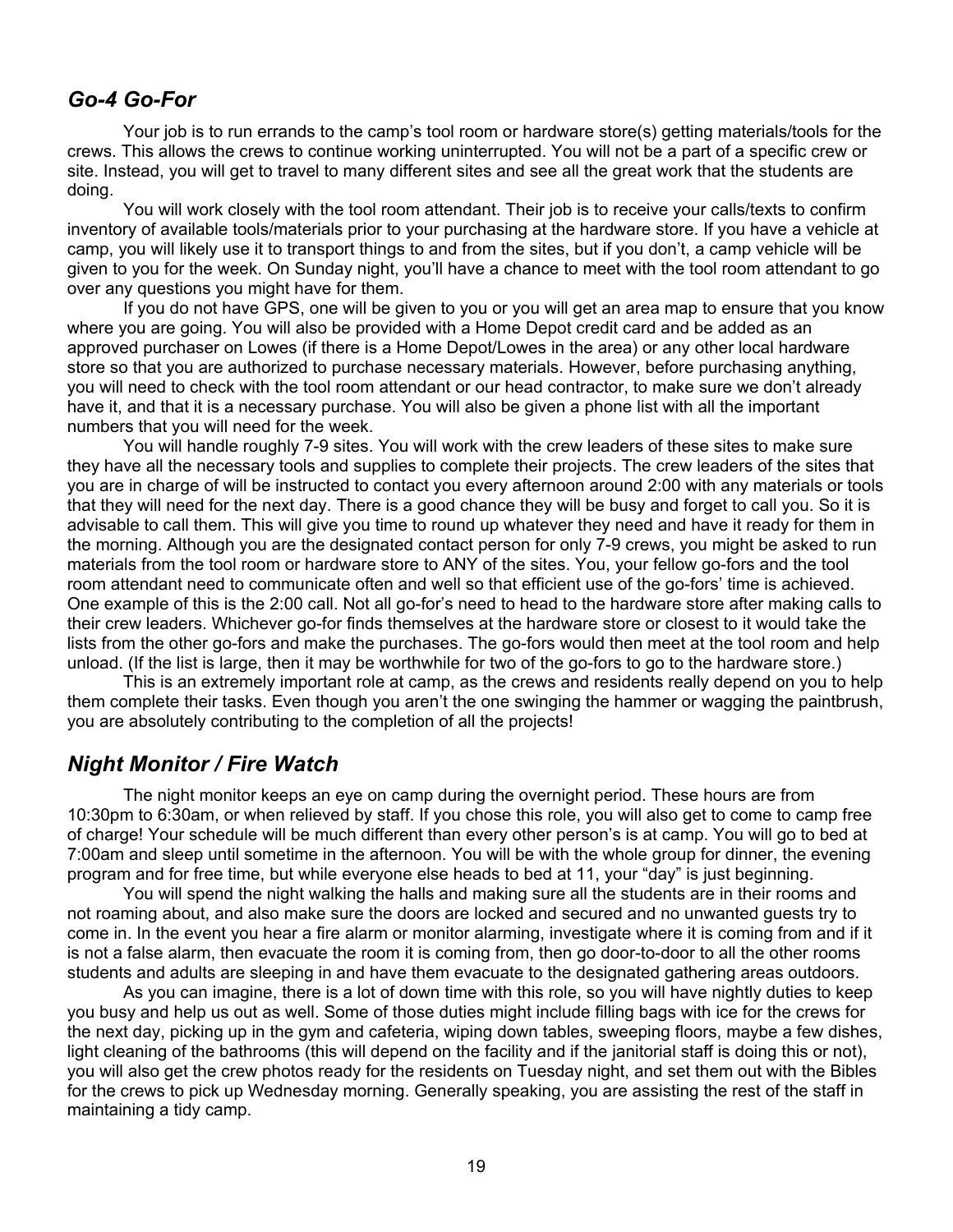You can also feel free to watch movies, read, write care cards, or just relax (but no napping!  $\circledcirc$ ), as long as the work gets done and you still do periodic checks of the building throughout the night. This is a very important role at camp. It is helpful and comforting to us, the school staff, parents and youth leaders to know that throughout the night, the students and the building are being watched over to ensure the safety of both. It's not a job for everyone, but if you don't mind the graveyard shift and like peace and quiet, it would definitely be a good fit for you!

### *Tool Room Attendant*

As the tool room attendant, you will be in charge of the tool room. This will include, helping to set it up so you know where everything is, and can more easily find things when asked for them; keeping an inventory list of where all the tools are both in the tool room and at the sites; being available to help the students and crew leaders with their tools every morning; working with the lead contractor and the go-fors with deliveries and purchases, and organizing and packing the tools when they come back to camp Friday afternoon. It is helpful to have a good knowledge of all the tools. You will likely be very busy the first couple days of camp, but as the week goes on, will probably have less to do as the crews and go-fors get used to their roles.

You will need to have the staging area ready for Monday morning. This is where the crews will pick up their bins. It needs to be in a convenient location where foot traffic will flow well, and will be separated by crew numbers (usually painter's tape adhered to the floor) that mark the bins, tools and materials so each crew can easily identify their supplies. Each morning you will monitor and ensure all the crews have picked up their tools and materials.

Your primary function will be to act as the coordinator for the go-fors. Crews will request tools throughout the day/week, most of which will be available in the tool room. The go-fors will call for the requested tools and provided they are available, you will confirm and stage them for pick up when the gofors arrive at the tool room. Crews will also request materials throughout the day/week, most of which will not be available in the tool room. Part of your responsibilities will be to work with the lead contractor to know which materials are fine to have the go-fors purchase and which you will need to get the "ok" prior to purchase. Not all go-fors need to be heading to the hardware store. This is where the coordination comes in. Knowing the whereabouts of the go-fors, you will need to efficiently schedule them for hardware store pick-ups, tool room pick-ups and many times delivery to sites that are not their primary sites. At times, it will be most effective to have one go-for do the shopping and meet the others on the road or at the tool room for pick-ups.

From 2:00pm to 2:30pm the go-fors will make calls or text to their crews to ask if there are any materials/tools needed for the following morning. Again, coordinating the go-fors is important. Just as you work with them during the day, it is important to know and schedule the go-for closest to the hardware store to take the lists from the other go-fors and make the purchases. The go-fors would then meet at the tool room and you would help them unload. If the list is large, then it may be worthwhile for two of the go-fors to be at the hardware store. All the tools and materials that were bought would then be staged so that each crew's tool master can easily pick them up the next morning.

Friday afternoon, you will be very busy unpacking the crew bins as they come back, checking in the tools and organizing them by repacking them into their original bins or into new crew bins for the following week.

The tool room attendant is an essential role for the smooth operating of camp. Making sure the crews and go-fors have the tools they need to work and deliver is very important. You won't be out on site, but you will be necessary for those sites to be completed!

### *Troubleshooter*

If you choose this role, you will need to be a professional or very experienced in the trades. You will not lead a crew, but instead will lend expertise and oversight to 3 to 5 crews requiring assistance in the completion of their tasks, and will ensure that the assigned work gets done. You will work closely with the lead contractor in coaching the crew leaders, answering any questions they have and helping them with the physical work when they need it.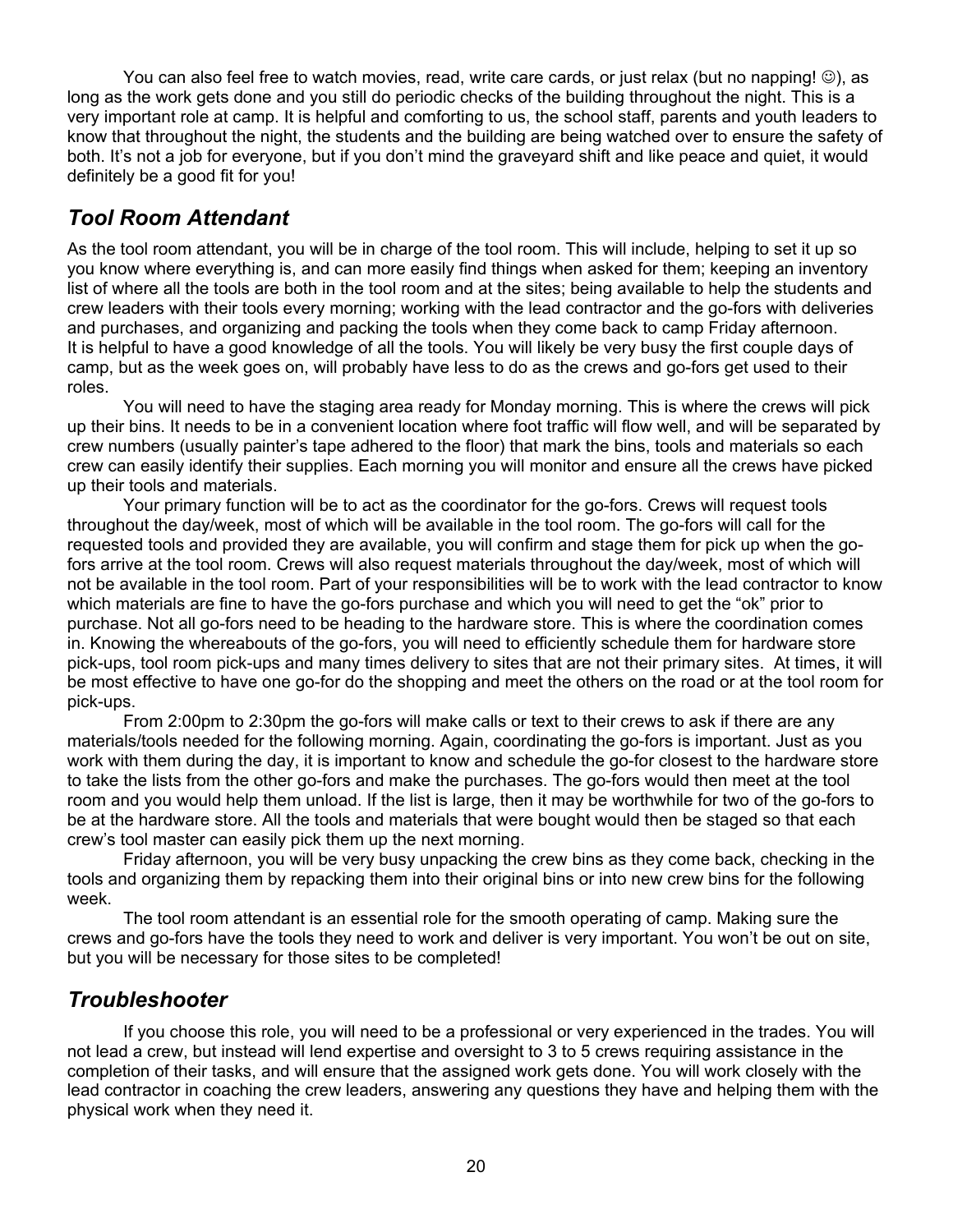A spreadsheet containing the list of tasks and materials of the sites that you will oversee will be sent to you a few weeks before you come to camp. That spreadsheet will contain all the information about the work that we are planning to do on those sites, so you will be familiar with the tasks at hand ahead of time. Please feel free to contact our head contractor, with any questions or concerns that you might have.

Sunday night you will have a chance to meet individually with your crew leaders so you can go over the work with them. Most of our crew leaders are not contractors, painters or any other type of tradesman. Many of them have no experience at all. While we try to match the jobs with crew leaders that can handle them, sometimes the scope of the work is out of their range, and they will rely heavily on you to get them started and/or help with any precision work that they cannot do well, or at all. However, it is preferable that you help them and the students, teaching them new skills rather than doing it for them. As a professional contractor, this might be difficult for you, as you are used to working alone or alongside other experts. We recognize that your name is associated with your work, and this is vitally important to your reputation. The work this week is workcampNE's reputation. We definitely want quality work for our residents, but as we tell the crew leaders to teach the students and let them do the work, we tell you, the troubleshooters, to teach the crew and leaders and let them do the work as well. You won't have time to stay at each site doing things for them, anyway, as you will be traveling to each of your sites on a daily basis unless they don't need help. We will provide all the tools necessary to complete every job, but feel free to bring your own tools and keep them in your truck if you wish to do so. That brings us to transportation. If you have a truck or vehicle that you bring to camp, you will use it to travel between the sites. If you don't, a camp vehicle will be given to you to use for the week.

Each night after the evening program and youth group time, there will be a crew leader meeting. You will meet with your crew leaders during this time so they can update you on how the work is going and what help they need from you for the next day and the week in general. Here you will get a better gauge for where you are needed and can plan out your next day accordingly.

Being a troubleshooter is a difficult and extremely important job. A lot is riding on you and a lot of people depend on you! We entrust you with the responsibility of making sure 3 to 5 residents get the work done on their homes that we have offered. We love our troubleshooters and absolutely could not exist without you! Thanks for all your help!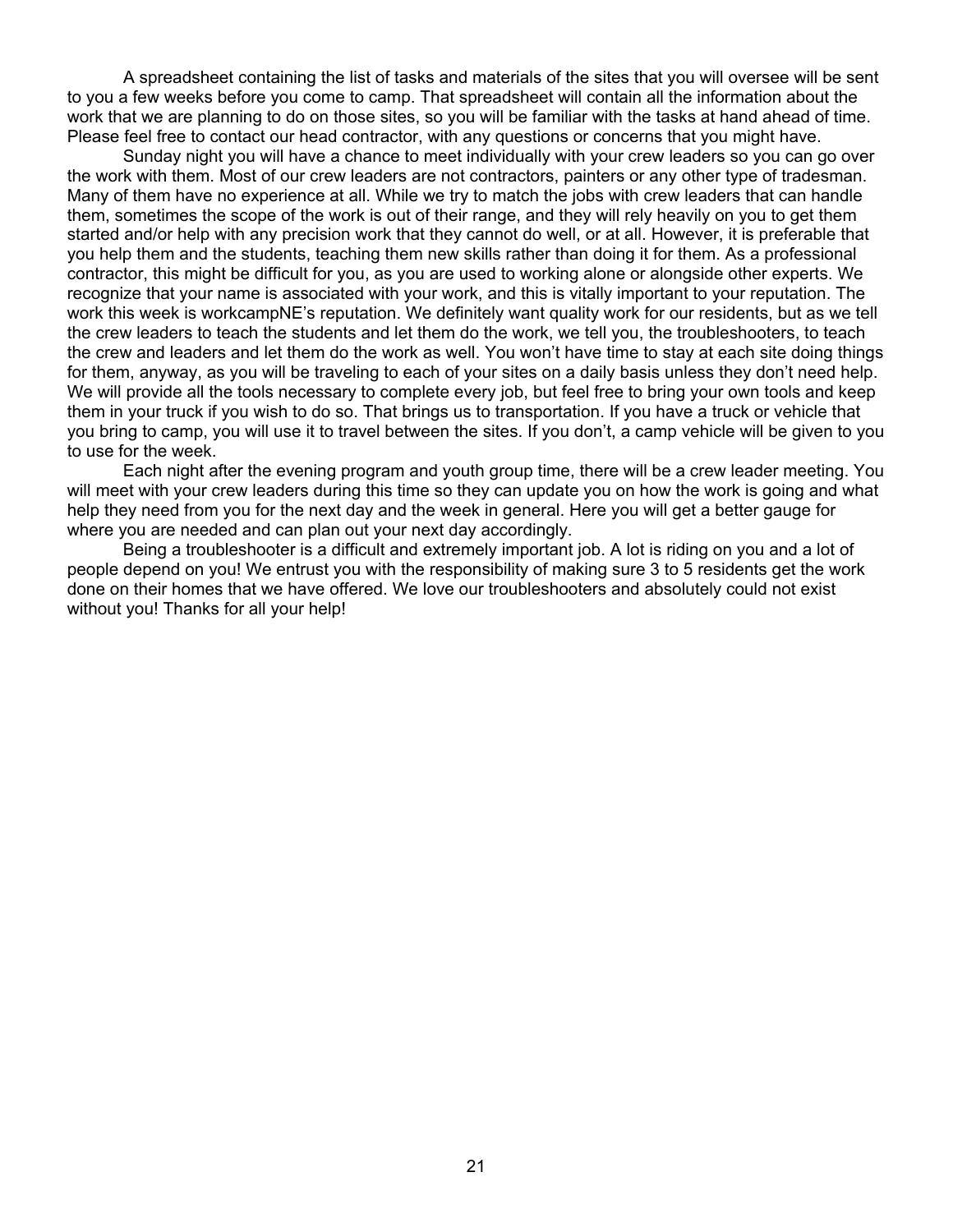# **Packing Check List**

*Use this to help you pack*

### **Preparation**

- $\square$  Bring a servant's attitude! Let's have the attitude of Christ Jesus (Philippians 2:5-8)
- $\Box$  Read about the importance of serving others and the service model that is in the Bible. Here are a few passages, look for more:
	- $\circ$  1 Peter 4:10, Ephesians 6:5-8
	- o Matthew 20:26-28
	- o John 13:1-17
- $\Box$  Go over the dress code and make sure everything packed is within the guidelines.
- $\Box$  Make sure you understand the cell phone policy.

### **Packing List**

- $\Box$  Bible and pen
- $\Box$  Sturdy clothing for each working day these clothes are likely to get very dirty, possibly ruined
- $\Box$  Casual clothing for each evening after returning to camp you may want to wear fresh clothes
- Sleeping bag, pillow & *SINGLE* air mattress or cot (**no** doubles, queens, or kings, please, space is limited)
- $\Box$  Fan (and an extension cord)
- $\Box$  Washcloths, towels, soap, shampoo, toothbrush, toothpaste and a hairbrush
- $\Box$  Plastic bags for wet or soiled clothing
- $\Box$  Insect repellent (a really good idea)
- $\Box$  Rain poncho

### *Work gloves, safety glasses*

- Hat or visor, *sunscreen*, sunglasses
- $\Box$  Flip-flops are not allowed at worksites so good solid sneakers/work boots are needed
- $\Box$  Swimsuit (modest!) (for Friday activity on summer trips and possibly showers)
- $\Box$  Optional: extra spending money for stops to/from the site, items from the Shed, souvenirs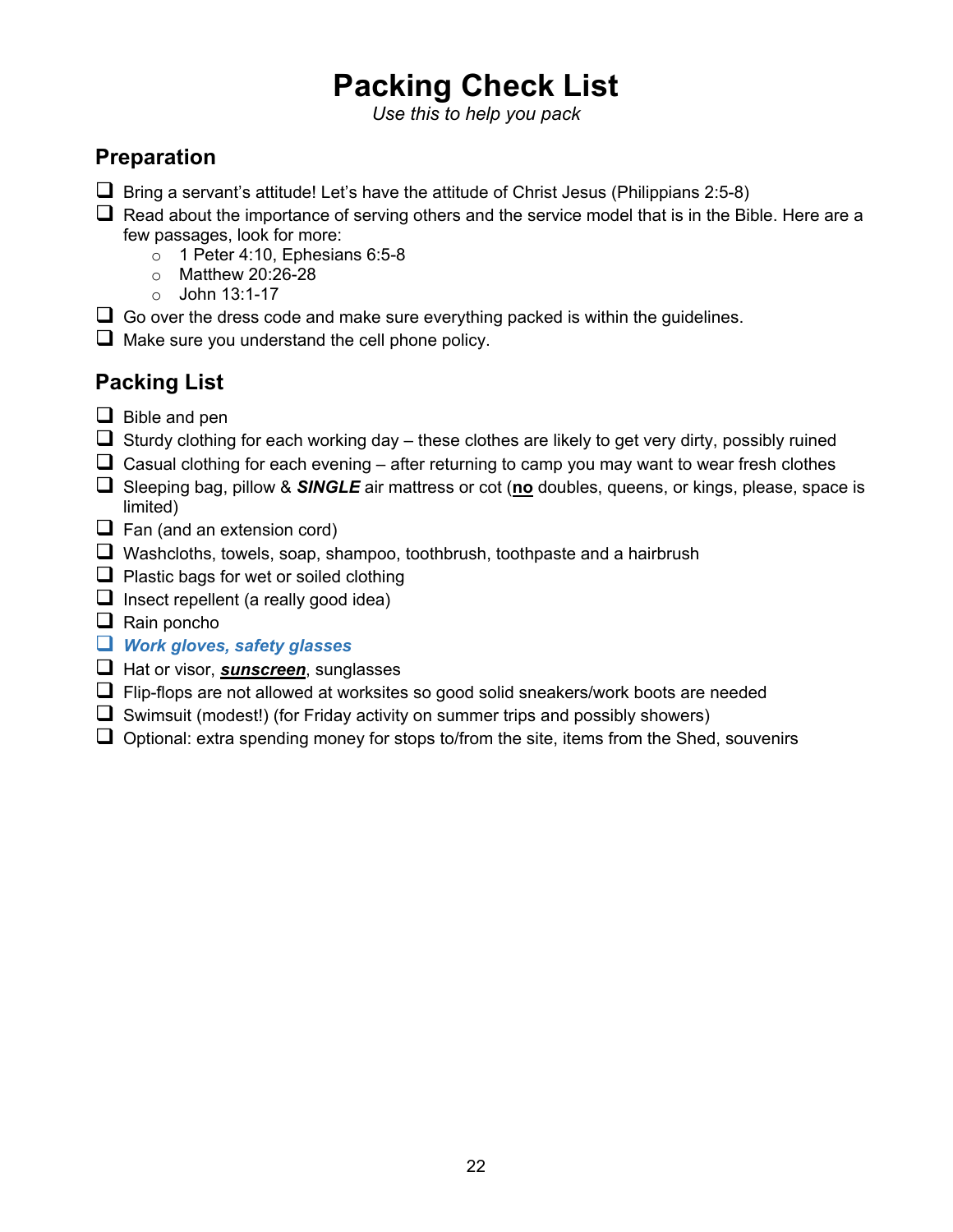## **Registration**



**Registrations will be on-line only. Here is the information you can expect to see when you log in. All information is required unless otherwise stated.**

### **General Information**

Name as you would like it to appear on your name tag and care cards Church/Group, your church will be listed, if you are not a part of a group select *independent* Attending week, a list of option will be available Gender Grade (entering in fall) A list of option will be available including college and adult T-Shirt are adult men's Rate your experience & preferences Ladder height Can/can't work with cats and/or dogs

### **Medical Information**

Legal Name Age when serving Address, City, State, Zip Email Emergency Contact Name & Phone (there is room for 2 only 1 is required) Allergies (Please include any medical, food, pet, latex or nature allergies) or state NONE: Please list any medical conditions or state NONE: Current medications or state NONE: Insurance Company Policy Number Ins. Co. Phone Group Number BIN Number *All participants must have health insurance.* 

*Don't forget to bring a pair of work gloves and safety glasses, as these are your personal protective equipment. No flip-flops or sandals allowed on the work sites so make sure you bring some work boots or tennis shoes.*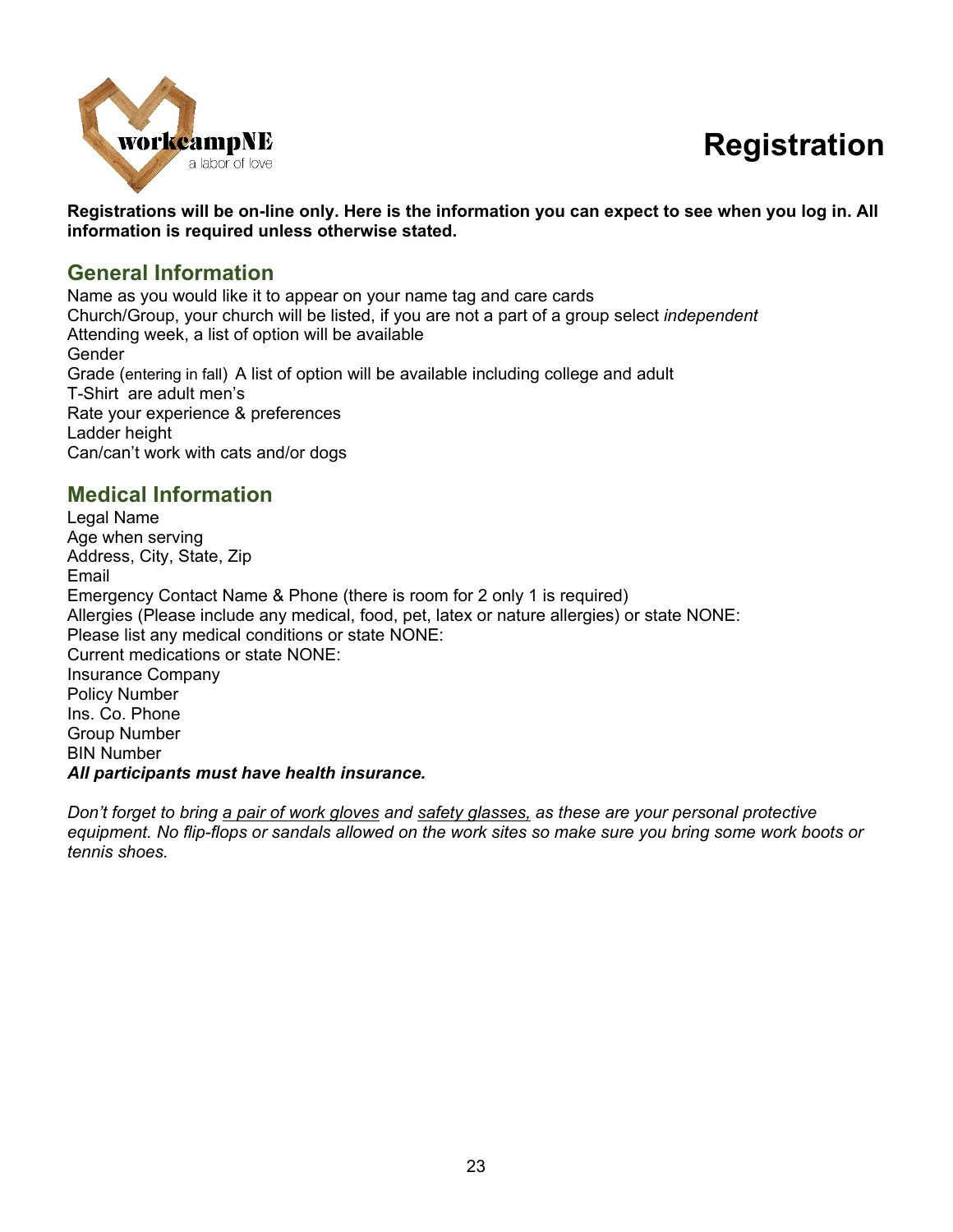

## **"Youth-Safe" Acknowledgement**

This form signifies that ALL of my sponsors, staff members and any persons *aged 18 or older* has had a background check or has been certified to work with or participate with youth through our local youth-safe program, and has done so within the last 4 years.

*Please list (attach or use the reverse of this page) your 18+ attendees and their program/background check completion date.*

| Leader:                                     |        |               |         |            |
|---------------------------------------------|--------|---------------|---------|------------|
| Group/church:                               |        |               |         |            |
| Address:                                    |        |               |         |            |
|                                             |        |               |         |            |
|                                             | (City) |               | (State) | (Zip Code) |
| Telephone: William Management Communication |        | e-mail: _____ |         |            |

#### **AUTHORIZATION**

Name/contact information of the person authorized to release the documents in the event they are needed.

|              |                                                                                                                                                                                                     | Date: $/$ / |  |  |
|--------------|-----------------------------------------------------------------------------------------------------------------------------------------------------------------------------------------------------|-------------|--|--|
| authorities. | My signature acknowledges and agrees to produce background files within 24 hours in the event of<br>being requested to do so in response to an investigation by workcampNE, federal, state or local |             |  |  |

*If you have any questions, or need to set up a "Youth-Safe" program in your church, please contact Ken Therrien at* [ken@workcampne.com.](mailto:ken@workcampne.com)

*Background checks for your leaders/sponsors are available through workcampNE for \$60. Please use the following link:* <https://www.ministryopportunities.org/WorkcampNEAP>